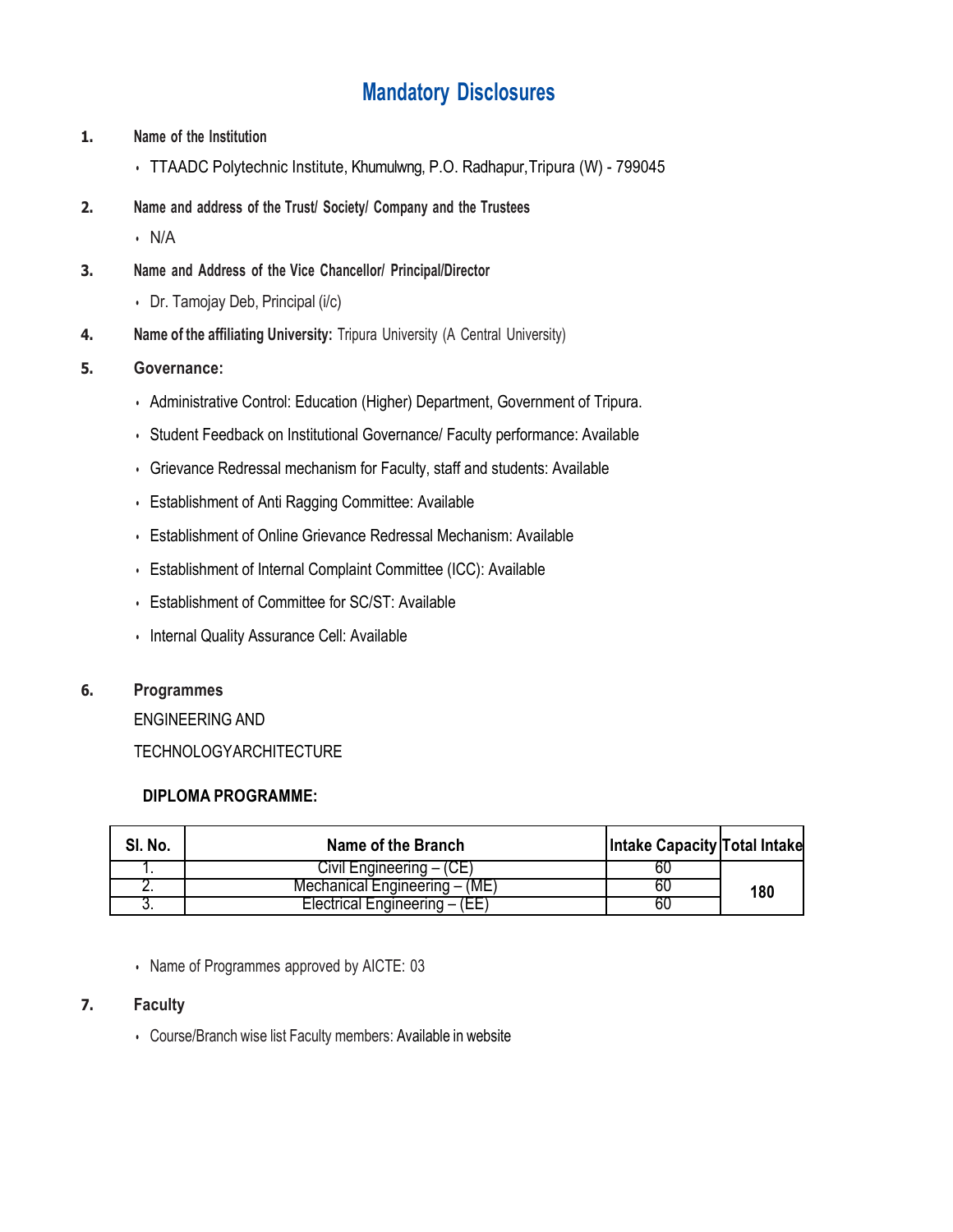## **8. Profile of Vice Chancellor/ Director/ Principal/Faculty**

| <b>PRINCIPAL / DIRECTOR</b>                     |                                       |                                                   |                                |  |
|-------------------------------------------------|---------------------------------------|---------------------------------------------------|--------------------------------|--|
|                                                 | <b>PERSONAL DETAILS</b>               |                                                   |                                |  |
| <b>Surname/Family name</b>                      | <b>Deb</b>                            | <b>First Name</b>                                 | Tamojay                        |  |
| <b>Father's Name</b>                            | Sri Kajal Chandra Deb                 | <b>Mother's Name</b>                              | Smt. Dipti Deb                 |  |
| Date of Birth                                   | 12/09/1978                            | <b>Mobile Number</b>                              | 9436126787                     |  |
| <b>STD code</b>                                 | 381                                   | <b>Land Phone Number</b>                          | 2978787                        |  |
| <b>Email</b>                                    | tamojaydeb@gmail.com                  | <b>PAN</b>                                        | APQPD6138P                     |  |
|                                                 | <b>EDUCATIONAL DETAILS</b>            |                                                   |                                |  |
| <b>Doctorate Degree</b>                         | Yes                                   | <b>Master's Degree</b>                            | M.E. in Computer Sc &<br>Engg. |  |
| <b>Bachelor's Degree</b>                        | B.E. in Computer Sc & Engg.           | <b>Other Qualifications</b>                       | NA.                            |  |
| <b>International Certification (If</b><br>Any)  | <b>NA</b>                             | <b>Field of Specialization</b>                    | Image Processing, CVPR         |  |
|                                                 | <b>DETAILS RELATED TO PROFFESSION</b> |                                                   |                                |  |
| Date of joining the Institution                 | 05/01/2016                            | <b>Appointment Type</b>                           | In-charge                      |  |
| <b>Exact Designation</b>                        | Principal                             |                                                   |                                |  |
|                                                 | <b>WORK EXPERIENCE DETAILS</b>        |                                                   |                                |  |
| <b>Teaching Experience (Years)</b>              | 16                                    | <b>Research Experience (Years)</b>   4            |                                |  |
| <b>Industry Experience (Years)</b>              | 0                                     |                                                   |                                |  |
| <b>OTHER DETAILS</b>                            |                                       |                                                   |                                |  |
| <b>Research Projects Guided - UG</b>            |                                       | <b>Research Projects Guided -</b><br>PG           |                                |  |
| <b>Research Projects Guided -</b><br><b>PhD</b> |                                       | <b>Number of Books Published</b>                  |                                |  |
| <b>Papers Published - National</b>              | $\overline{2}$                        | <b>Papers Published -</b><br><b>International</b> | 6                              |  |

#### **9. Fee**

• As mentioned in website

## **10. Admission**

| Year      | <b>Total GER</b>                    |
|-----------|-------------------------------------|
| 2016-2017 |                                     |
| 2017-2018 | 180                                 |
| 2018-2019 | 180                                 |
| 2019-2020 | 174                                 |
| 2020-2021 |                                     |
| 2021-2022 | 155 (Regular)<br>10 (Lateral Entry) |

## **11. Admission Procedure:**

Admission process is conducted by the Central Selection Committee constituted by the Education (Higher) Department, Govt. of Tripura, through Diploma Engineering Entrance Examination.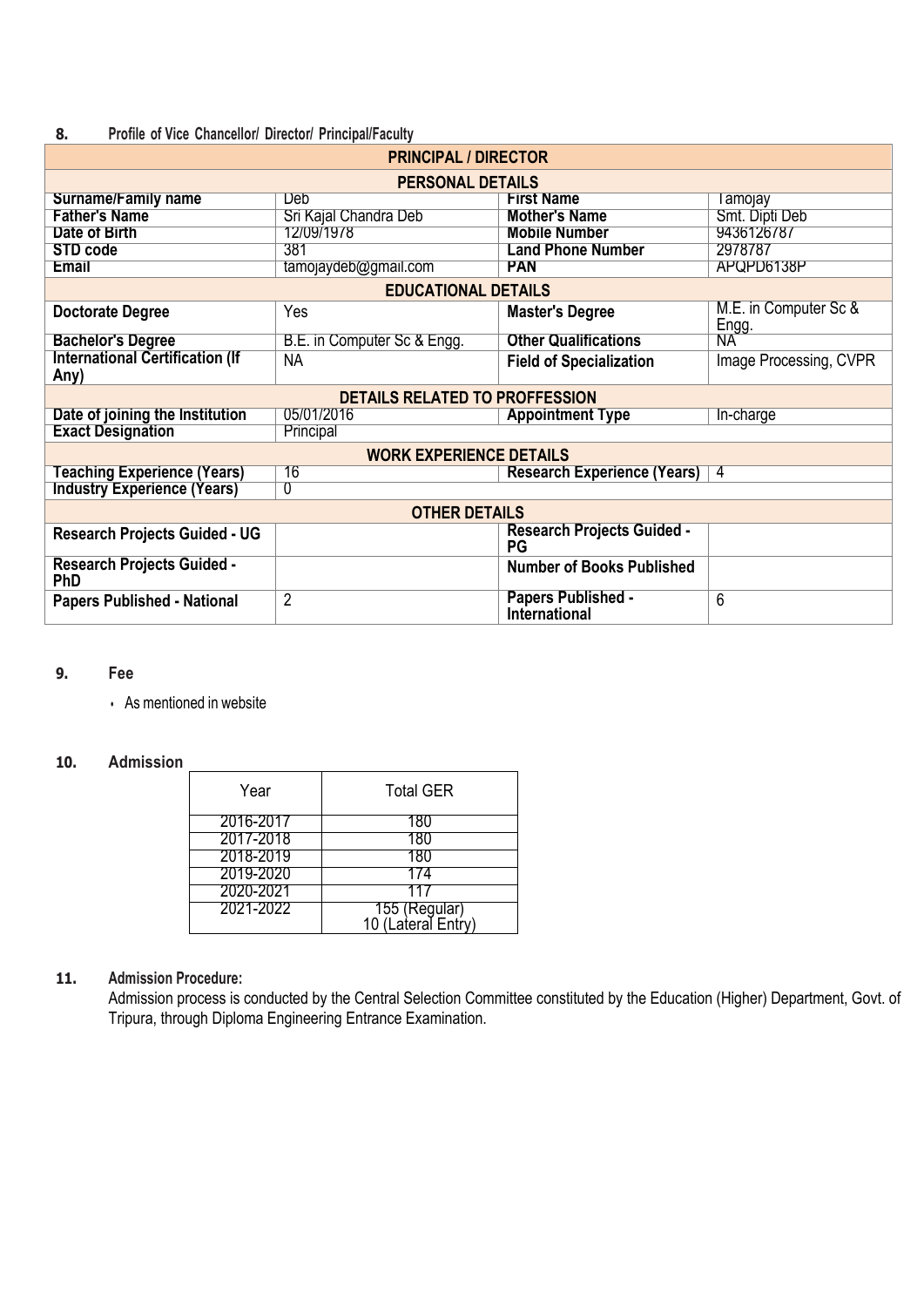## **INFRASTRUCTURE DETAILS**

|                                       | <b>LAND DETAILS</b>   |                                                      |                    |
|---------------------------------------|-----------------------|------------------------------------------------------|--------------------|
| Location:                             | Rural                 | Land in Hilly Area:                                  | Yes                |
| <b>Total Area in Acres:</b>           | 6.44                  | <b>FSI/FSR:</b>                                      | Data Not Available |
| <b>Built Up Area (Sqm):</b>           | Data Not Available    | <b>Number of Pieces:</b>                             |                    |
| <b>Land Piece Area 1 in</b><br>Acres: | 6.44                  | Land Piece Area 2 in<br>Acres:                       | Data Not Available |
| <b>Land Piece Area 3 in</b><br>Acres: | Data Not Available    | <b>Max distance in farthest</b><br>land pieces (Km): | Data Not Available |
| Land registered with:                 | Government Of Tripura | Date of Registration:                                | 10/01/2013         |
| Land use certificate<br>issued by:    | <b>GOVERNMENT</b>     | <b>Land use certificate</b><br><b>issued Date:</b>   | 10/01/2013         |
| <b>Ownership Details:</b>             | Government Land       | Is the Land Mortgaged:                               | No                 |
| <b>Mortgaged Purpose:</b>             |                       |                                                      |                    |
| Land (North/South):                   | <b>North</b>          | Latitude Degree:                                     | 23                 |
| Latitude Minute:                      | 47                    | Latitude Second:                                     |                    |
| Longitude (East/West)                 | East                  | <b>Longitude Degree:</b>                             | 91                 |
| Longitude Minute:                     | 26                    | <b>Longitude Second:</b>                             |                    |

#### **LAND DETAILS: MORE INFORMATION**

| Sr.<br>No. | <b>Land Registration</b><br>Number:          | NIL        | Date of Registration:                                    | 10/01/2013                |
|------------|----------------------------------------------|------------|----------------------------------------------------------|---------------------------|
|            | <b>Area of Land:</b>                         | 6.44       | <b>Khasra Number:</b>                                    | 3/3                       |
|            | <b>Plot Number/</b><br><b>Survey Number:</b> | 1515/P     | <b>Land Situated At:</b>                                 | <b>TTAADC HQ. COMPLEX</b> |
|            | <b>Land Registered in</b><br>the Name of:    | Government | Ownership or<br><b>Government Lease:</b>                 | Ownership                 |
|            | Land use<br>Certificate Issued               | Yes        | <b>Land Use Certificate</b><br><b>Issuing Authority:</b> | <b>Government</b>         |
|            | Is it for Change of<br>Site                  | No         |                                                          |                           |

|                                                                               | <b>BUILDING DETAILS</b> |                                                                              |       |
|-------------------------------------------------------------------------------|-------------------------|------------------------------------------------------------------------------|-------|
| <b>Building Status:</b>                                                       | Available               | Total built up Area<br>$(\text{ready})$ Sqm:                                 | 11808 |
| <b>Activities in the building</b><br>other than courses<br>approved by AICTE: | NIL                     | <b>Whether Access</b><br><b>&amp;Circulation Area and</b><br>Toilet Area are | Yes   |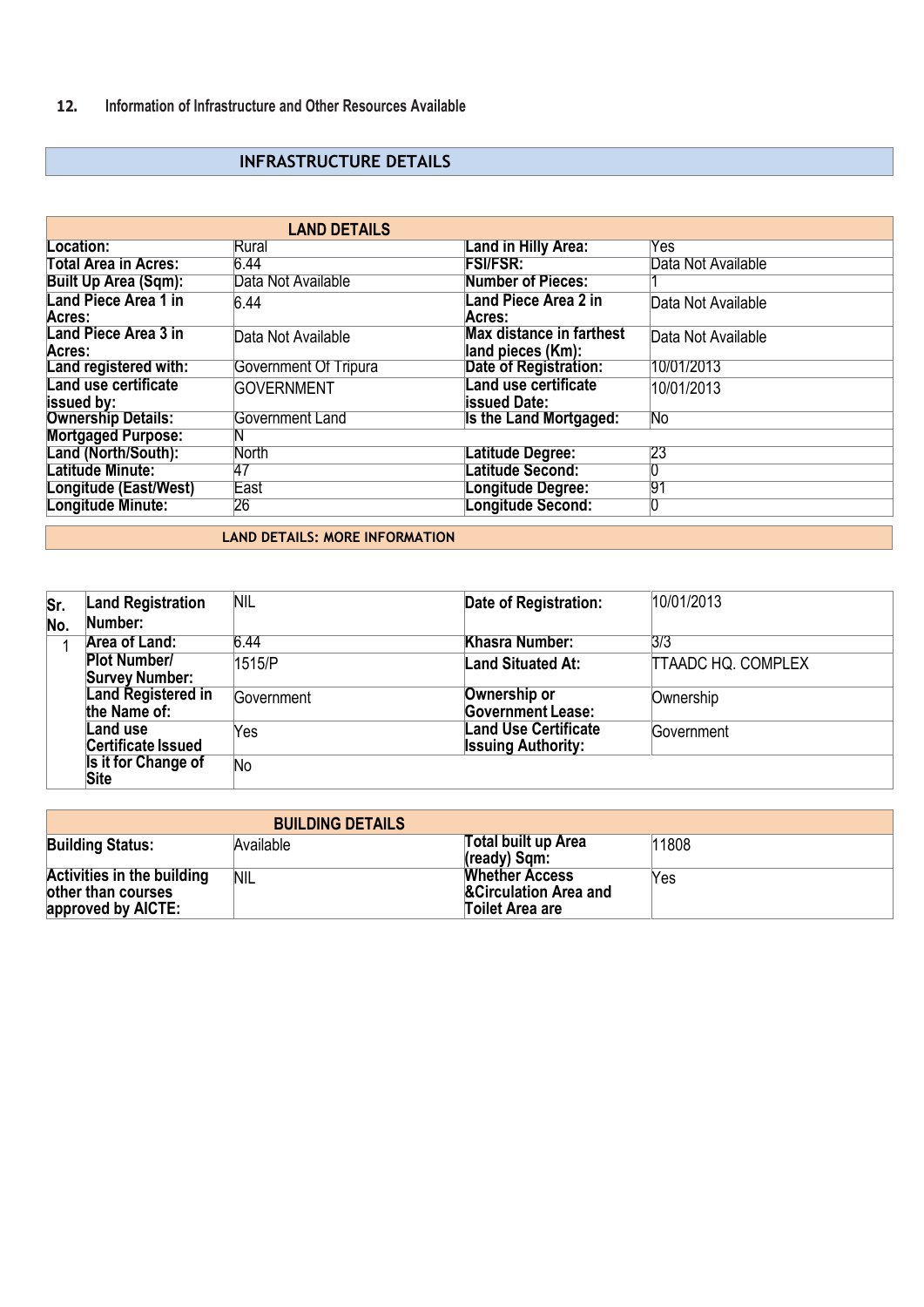|                                                         |      | maintained as per<br><b>National Building Code</b><br>(NBC) Norms? |       |
|---------------------------------------------------------|------|--------------------------------------------------------------------|-------|
| <b>Total Carpet Instructional</b><br>Area (ready) -Sqm: | 5318 | <b>Total Carpet</b><br><b>Administrative Area</b><br>(ready) -Sqm: | 1105  |
| <b>Access and Circulation</b><br>Area (Sqm):            | 4395 | Total built up Area -Sqm<br>Planned:                               | 11808 |
| <b>Total Carpet Amenities</b><br>Area (ready) -Sqm:     | 990  |                                                                    |       |

#### **BUILDING DETAILS: MORE INFORMATION**

| lSr.<br>No.    | <b>Building Name:</b>                                            | Academic Cum Administrattive<br><b>Block</b>                                                              | <b>Building Approval</b><br>Number:                                       |                        |
|----------------|------------------------------------------------------------------|-----------------------------------------------------------------------------------------------------------|---------------------------------------------------------------------------|------------------------|
| 1              | <b>Sanctioned Built</b><br>Up Area:                              | 10392                                                                                                     | <b>Constructed Built Up</b><br>Area:                                      | 10392                  |
|                | <b>Approved Carpet</b><br>Area-Instructional:                    | 4268                                                                                                      | <b>Constructed Carpet Area-</b><br><b>Instructional:</b>                  | 4268                   |
|                | <b>Approved Carpet</b><br>Area-<br>Administrative:               | 1105                                                                                                      | <b>Constructed Carpet Area-</b><br>Administrative:                        | 1105                   |
|                | <b>Approved Carpet</b><br>Area- Amenities:                       | 840                                                                                                       | <b>Constructed Carpet Area-</b><br><b>Amenities:</b>                      | 840                    |
|                | <b>Total Area</b><br>Approved:                                   | 10392                                                                                                     | <b>Total Area Constructed:</b>                                            | 10392                  |
|                | <b>Activities</b><br><b>Conducted in the</b><br><b>Building:</b> | Academic (Class Room and<br>Laboratory), Administrative,<br>Canteen, Student's Common<br>Room and Library | <b>Non AICTE Approved</b><br>courses running in the<br>Building (if any): | $\overline{\text{NO}}$ |
|                | <b>Building Plan</b><br>Approving<br>Authority:                  | Dept. Of Higher Education, Govt.<br>Of Tripura                                                            | <b>Building Plan Approval</b><br>Date:                                    | 05/09/2013             |
| lSr.<br>No.    | <b>Building Name:</b>                                            | <b>Workshop Block</b>                                                                                     | <b>Building Approval</b><br>Number:                                       |                        |
| $\overline{2}$ | <b>Sanctioned Built</b><br>Up Area:                              | 1416                                                                                                      | <b>Constructed Built Up</b><br>Area:                                      | 1416                   |
|                | <b>Approved Carpet</b><br>Area-Instructional:                    | 1050                                                                                                      | <b>Constructed Carpet Area-</b><br><b>Instructional:</b>                  | 1050                   |
|                | <b>Approved Carpet</b><br>Area-<br>Administrative:               | $\overline{0}$                                                                                            | <b>Constructed Carpet Area-</b><br>Administrative:                        | O.                     |
|                | <b>Approved Carpet</b><br>Area-Amenities:                        | 150                                                                                                       | <b>Constructed Carpet Area-</b><br><b>Amenities:</b>                      | 150                    |
|                | <b>Total Area</b><br>Approved:                                   | 1416                                                                                                      | Total Area Constructed:                                                   | 1416                   |
|                | <b>Activities</b><br>Conducted in the<br><b>Building:</b>        | Workshops                                                                                                 | <b>Non AICTE Approved</b><br>courses running in the<br>Building (if any): | ΝO                     |
|                | <b>Building Plan</b><br>Approving<br>Authority:                  | Dept. Of Higher Education, Govt.<br>Of Tripura                                                            | <b>Building Plan Approval</b><br>Date:                                    | 05/09/2013             |

#### **LABORATORY DETAILS**

| Sr.<br>No. | Programme:                 | <b>ENGINEERING AND</b><br>ITECHNOLOGY | Department:                               | <b>Electrical Engineering</b>                |
|------------|----------------------------|---------------------------------------|-------------------------------------------|----------------------------------------------|
|            | Course:                    | <b>ELECTRICAL ENGINEERING</b>         | Level:                                    | Diploma                                      |
|            | Name of the<br>Laboratory: | Basic Electrical & Electronics Lab    | Is it Research lab for PG<br>Course(Y/N): | Νo                                           |
|            | <b>Major Equipments:</b>   | Electronic Components, Fg Etc.        | <b>Building Name</b>                      | <b>ACADEMIC CUM</b><br>ADMINISTRATTIVE BLOCK |
|            | <b>Building Number</b>     |                                       |                                           |                                              |
| Sr.        | Programme:                 | <b>ENGINEERING AND</b>                | Department:                               | Civil Engineering                            |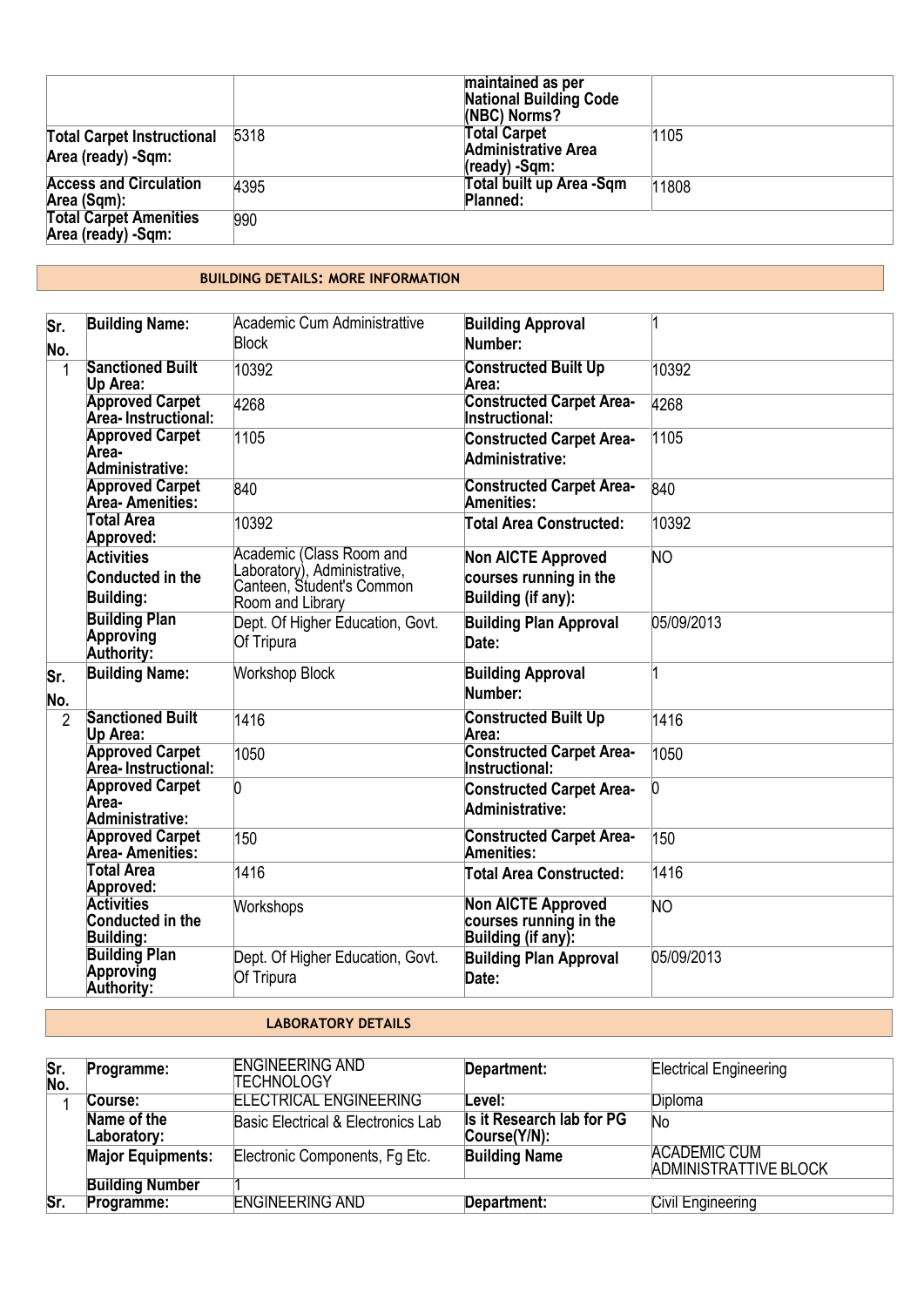| No.            |                            | <b>TECHNOLOGY</b>                                                                                                         |                                           |                                                     |
|----------------|----------------------------|---------------------------------------------------------------------------------------------------------------------------|-------------------------------------------|-----------------------------------------------------|
| $\overline{2}$ | Course:                    | <b>CIVIL ENGINEERING</b>                                                                                                  | evel:                                     | Diploma                                             |
|                | Name of the<br>Laboratory: | Cad Lab                                                                                                                   | Is it Research lab for PG<br>Course(Y/N): | No                                                  |
|                | <b>Major Equipments:</b>   | Desktop Computer, Ups                                                                                                     | <b>Building Name</b>                      | <b>ACADEMIC CUM</b><br><b>ADMINISTRATTIVE BLOCK</b> |
|                | <b>Building Number</b>     |                                                                                                                           |                                           |                                                     |
| Sr.<br>No.     | Programme:                 | <b>ENGINEERING AND</b><br>TECHNOLOGY                                                                                      | Department:                               | <b>Mechanical Engineering</b>                       |
| 3              | Course:                    | <b>MECHANICAL ENGINEERING</b>                                                                                             | _evel:                                    | <b>Diploma</b>                                      |
|                | Name of the<br>Laboratory: | Carpentry-Shop                                                                                                            | Is it Research lab for PG<br>Course(Y/N): | No                                                  |
|                | <b>Major Equipments:</b>   | Bench-Vices, Measuring<br>Instruments, Filers Etc                                                                         | <b>Building Name</b>                      | <b>ACADEMIC BLOCK</b>                               |
|                | <b>Building Number</b>     |                                                                                                                           |                                           |                                                     |
| Sr.<br>No.     | Programme:                 | <b>ENGINEERING AND</b><br>TECHNOLOGY                                                                                      | Department:                               | <b>Electrical Engineering</b>                       |
| 4              | Course:                    | <b>ELECTRICAL ENGINEERING</b>                                                                                             | _evel:                                    | Diploma                                             |
|                | Name of the<br>Laboratory: | Computer Lab                                                                                                              | Is it Research lab for PG<br>Course(Y/N): | No                                                  |
|                | <b>Major Equipments:</b>   | Desktop, Ups, Projector                                                                                                   | <b>Building Name</b>                      | <b>ACADEMIC CUM</b><br><b>ADMINISTRATTIVE BLOCK</b> |
|                | <b>Building Number</b>     |                                                                                                                           |                                           |                                                     |
| Sr.<br>No.     | Programme:                 | <b>ENGINEERING AND</b><br>TECHNOLOGY                                                                                      | Department:                               | <b>Electrical Engineering</b>                       |
| 5              | Course:                    | <b>ELECTRICAL ENGINEERING</b>                                                                                             | Level:                                    | <b>Diploma</b>                                      |
|                | Name of the<br>Laboratory: | <b>Electrical Instrument Laboratory</b>                                                                                   | Is it Research lab for PG<br>Course(Y/N): | No                                                  |
|                | <b>Major Equipments:</b>   | Ammtr, Voltmtr, Ph Sequence<br>Mtr, Transformer, Rheostat,<br><b>Wattmtr, Frequency Mtr, Tongue</b><br>Tester,Megger,Elcs | <b>Building Name</b>                      | <b>ACADEMIC CUM</b><br><b>ADMINISTRATIVE BLOCK</b>  |
|                | <b>Building Number</b>     |                                                                                                                           |                                           |                                                     |
| Sr.<br>No.     | Programme:                 | <b>ENGINEERING AND</b><br>TECHNOLOGY                                                                                      | Department:                               | <b>Electrical Engineering</b>                       |
| 6              | Course:                    | <b>ELECTRICAL ENGINEERING</b>                                                                                             | _evel:                                    | <b>Diploma</b>                                      |
|                | Name of the<br>Laboratory: | Electrical Workshop                                                                                                       | Is it Research lab for PG<br>Course(Y/N): | No                                                  |
|                | <b>Major Equipments:</b>   | Motors, Fans, Panel Boards,<br>Multimeters, Wiring Demo Boards<br>Etc                                                     | <b>Building Name</b>                      | <b>ACADEMIC CUM</b><br>ADMINISTRATTIVE BLOCK        |
|                | <b>Building Number</b>     |                                                                                                                           |                                           |                                                     |
| Sr.<br>No.     | Programme:                 | <b>ENGINEERING AND</b><br>TECHNOLOGY                                                                                      | Department:                               | Civil Engineering                                   |
| 7              | Course:                    | <b>CIVIL ENGINEERING</b>                                                                                                  | _evel:                                    | <b>Diploma</b>                                      |
|                | Name of the<br>Laboratory: | <b>Engineering Chemistry</b>                                                                                              | Is it Research lab for PG<br>Course(Y/N): | No                                                  |
|                | <b>Major Equipments:</b>   | Kips Apperators, Buerets,<br><b>Chemicals, Glasswares Etc</b>                                                             | <b>Building Name</b>                      | <b>ACADEMIC CUM</b><br>ADMINISTRATTIVE BLOCK        |
|                | <b>Building Number</b>     |                                                                                                                           |                                           |                                                     |
| Sr.<br>No.     | Programme:                 | <b>ENGINEERING AND</b><br>TECHNOLOGY                                                                                      | Department:                               | Civil Engineering                                   |
| 8              | Course:                    | <b>CIVIL ENGINEERING</b>                                                                                                  | _evel:                                    | <b>Diploma</b>                                      |
|                | Name of the<br>Laboratory: | <b>Engineering Physics</b>                                                                                                | Is it Research lab for PG<br>Course(Y/N): | No                                                  |
|                | <b>Major Equipments:</b>   | Optical Bench, Kilo Balance,<br>Boyel'S Law Apperators Etc                                                                | <b>Building Name</b>                      | <b>ACADEMIC CUM</b><br><b>ADMINISTRATTIVE BLOCK</b> |
|                | <b>Building Number</b>     |                                                                                                                           |                                           |                                                     |
| Sr.<br>No.     | Programme:                 | <b>ENGINEERING AND</b><br>TECHNOLOGY                                                                                      | Department:                               | <b>Mechanical Engineering</b>                       |
| 9              | Course:                    | <b>MECHANICAL ENGINEERING</b>                                                                                             | Level:                                    | Diploma                                             |
|                | Name of the<br>Laboratory: | Fitting-Shop                                                                                                              | Is it Research lab for PG<br>Course(Y/N): | No                                                  |
|                | <b>Major Equipments:</b>   | Pipe Bench-<br>Vices, Grinders, Drillers, Power                                                                           | <b>Building Name</b>                      | <b>ACADEMIC BUILDING</b>                            |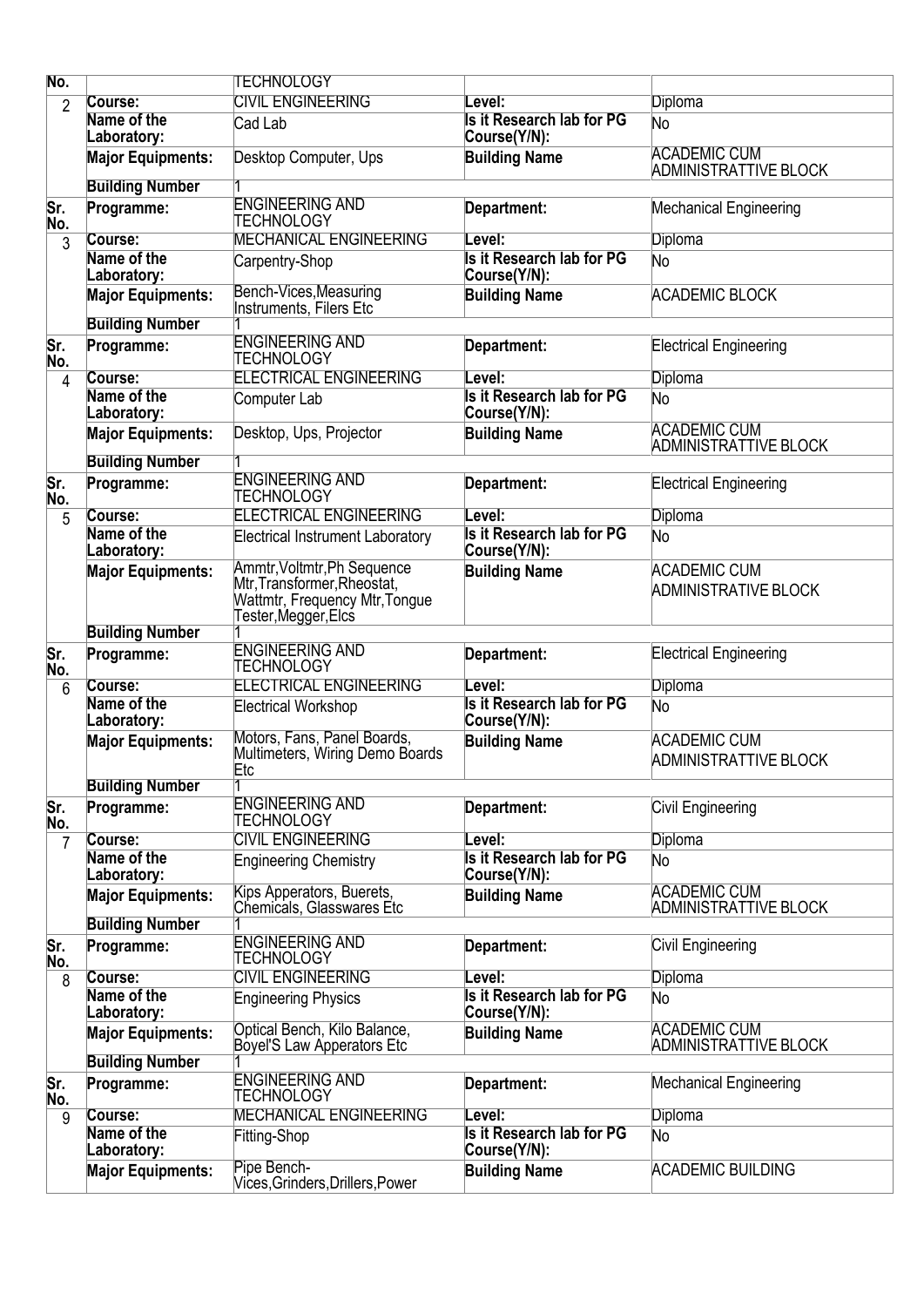|                 |                            | <b>Hackshaw Etc</b>                                                                                                    |                                           |                                             |
|-----------------|----------------------------|------------------------------------------------------------------------------------------------------------------------|-------------------------------------------|---------------------------------------------|
|                 | <b>Building Number</b>     |                                                                                                                        |                                           |                                             |
| Sr.<br>No.      | Programme:                 | <b>ENGINEERING AND</b><br>TECHNOLOGY                                                                                   | Department:<br>_evel:                     | Civil Engineering                           |
| 10              | Course:                    | <b>CIVIL ENGINEERING</b>                                                                                               |                                           | Diploma                                     |
|                 | Name of the<br>Laboratory: | Hydraulics Lab                                                                                                         | Is it Research lab for PG<br>Course(Y/N): | No                                          |
|                 | <b>Major Equipments:</b>   | Bernoulli'S Theory<br>Apparatus, Orifice Meter & Venturi<br>Apparatus, Reynolds<br>Apparatus, Pitot Tube Apparat       | <b>Building Name</b>                      | <b>ACADEMIC CUM</b><br>ADMINISTRATIVE BLOCK |
|                 | <b>Building Number</b>     |                                                                                                                        |                                           |                                             |
| Sr.<br>No.      | Programme:                 | <b>ENGINEERING AND</b><br>TECHNOLOGY                                                                                   | Department:                               | <b>Mechanical Engineering</b>               |
| $\overline{11}$ | Course:                    | <b>MECHANICAL ENGINEERING</b>                                                                                          | Level:                                    | Diploma                                     |
|                 | Name of the<br>Laboratory: | Machine Lab                                                                                                            | Is it Research lab for PG<br>Course(Y/N): | No                                          |
|                 | <b>Major Equipments:</b>   | Center Lathe, Hydraulic Power<br>Saw                                                                                   | <b>Building Name</b>                      | <b>Workshop Block</b>                       |
|                 | <b>Building Number</b>     |                                                                                                                        |                                           |                                             |
| Sr.<br>No.      | Programme:                 | <b>ENGINEERING AND</b><br>TECHNOLOGY                                                                                   | Department:                               | Electrical Engineering                      |
| $\overline{12}$ | Course:                    | <b>ELECTRICAL ENGINEERING</b>                                                                                          | Level:                                    | Diploma                                     |
|                 | Name of the<br>Laboratory: | <b>Measurement &amp; Network System</b><br>Lab                                                                         | Is it Research lab for PG<br>Course(Y/N): | No                                          |
|                 | <b>Major Equipments:</b>   | Trainer Kits For Different Law &<br>Theorem, Function<br>Generators, Tachometer,<br>Microprocessor Trainer Kit         | <b>Building Name</b>                      | <b>ACADEMIC CUM</b><br>ADMINISTRATIVE BLOCK |
|                 | <b>Building Number</b>     |                                                                                                                        |                                           |                                             |
| Sr.<br>No.      | Programme:                 | <b>ENGINEERING AND</b><br>TECHNOLOGY                                                                                   | Department:                               | Civil Engineering                           |
| $\overline{13}$ | Course:                    | <b>CIVIL ENGINEERING</b>                                                                                               | Level:                                    | Diploma                                     |
|                 | Name of the<br>Laboratory: | Survey Laboratory                                                                                                      | Is it Research lab for PG<br>Course(Y/N): | No                                          |
|                 | <b>Major Equipments:</b>   | <b>Transit Theodolite, Prismatic</b><br><b>Building Name</b><br>Compass, Plane Table, Auto<br>Level Model, Dumpy Level |                                           | <b>ACADEMIC CUM</b><br>ADMINISTRATIVE BLOCK |
|                 | <b>Building Number</b>     |                                                                                                                        |                                           |                                             |

#### **ADMINISTRATIVE AREA**

| lSr.<br>No.    | Room ID/ Name:                           | A102          | Room Type:                                                    | <b>Central Store</b>    |
|----------------|------------------------------------------|---------------|---------------------------------------------------------------|-------------------------|
|                | Area in Sqm:                             | 96            | <b>Building Name:</b>                                         | Academic                |
|                | <b>Building Number:</b>                  |               | <b>Readiness of Flooring</b>                                  | Ready                   |
|                | <b>Readiness of Wall</b><br>and Painting | Ready         | <b>Readiness of</b><br><b>Electrification and</b><br>Lighting | Ready                   |
|                | <b>Air Conditioning</b>                  | Not Available | <b>Readiness of</b><br>furniture/fixtures                     | Ready                   |
| Sr.<br>No.     | Room ID/ Name:                           | A106          | Room Type:                                                    | <b>Placement Office</b> |
| $\overline{2}$ | Area in Sqm:                             | 48            | <b>Building Name:</b>                                         | Academic                |
|                | <b>Building Number:</b>                  |               | <b>Readiness of Flooring</b>                                  | Ready                   |
|                | <b>Readiness of Wall</b><br>and Painting | Ready         | <b>Readiness of</b><br><b>Electrification and</b><br>Lighting | Ready                   |
|                | <b>Air Conditioning</b>                  | Not Available | <b>Readiness of</b><br>furniture/fixtures                     | Ready                   |
| Sr.<br>No.     | Room ID/ Name:                           | A107          | Room Type:                                                    | Security                |
| 3              | Area in Sqm:                             | 48            | <b>Building Name:</b>                                         | Academic                |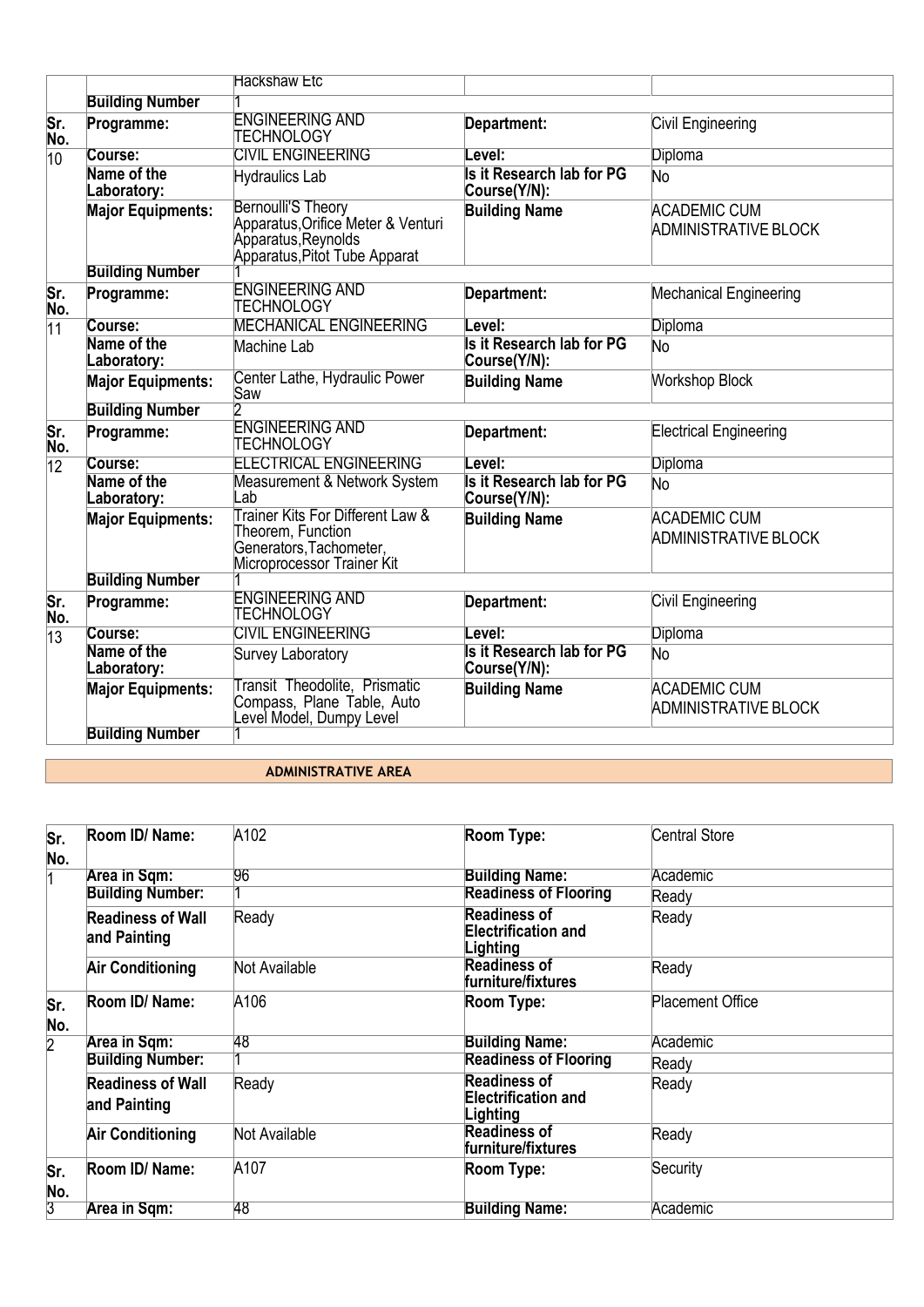|                | <b>Building Number:</b>                  |               | <b>Readiness of Flooring</b>                                  | Ready                             |
|----------------|------------------------------------------|---------------|---------------------------------------------------------------|-----------------------------------|
|                | <b>Readiness of Wall</b><br>and Painting | Ready         | <b>Readiness of</b><br><b>Electrification and</b><br>Lighting | Ready                             |
|                | <b>Air Conditioning</b>                  | Not Available | <b>Readiness of</b><br>furniture/fixtures                     | Ready                             |
| Sr.<br>No.     | Room ID/ Name:                           | A202          | Room Type:                                                    | <b>Principal Directors Office</b> |
| $\overline{4}$ | Area in Sqm:                             | 54            | <b>Building Name:</b>                                         | Academic                          |
|                | <b>Building Number:</b>                  |               | <b>Readiness of Flooring</b>                                  | Ready                             |
|                | <b>Readiness of Wall</b><br>and Painting | Ready         | <b>Readiness of</b><br><b>Electrification and</b><br>Lighting | Ready                             |
|                | <b>Air Conditioning</b>                  | Not Available | <b>Readiness of</b><br>furniture/fixtures                     | Ready                             |
| Sr.<br>No.     | Room ID/ Name:                           | A202A         | Room Type:                                                    | <b>Reception Area</b>             |
| $\overline{5}$ | Area in Sqm:                             | 36            | <b>Building Name:</b>                                         | Academic                          |
|                | <b>Building Number:</b>                  |               | <b>Readiness of Flooring</b>                                  | Ready                             |
|                | <b>Readiness of Wall</b><br>and Painting | Ready         | <b>Readiness of</b><br><b>Electrification and</b><br>Lighting | Ready                             |
|                | <b>Air Conditioning</b>                  | Not Available | Readiness of<br>furniture/fixtures                            | Ready                             |
| Sr.<br>No.     | Room ID/ Name:                           | A204          | Room Type:                                                    | <b>Office All Inclusive</b>       |
| $\overline{6}$ | Area in Sqm:                             | 108           | <b>Building Name:</b>                                         | Academic                          |
|                | <b>Building Number:</b>                  |               | <b>Readiness of Flooring</b>                                  | Ready                             |
|                | <b>Readiness of Wall</b><br>and Painting | Ready         | <b>Readiness of</b><br><b>Electrification and</b><br>Lighting | Ready                             |
|                | <b>Air Conditioning</b>                  | Not Available | <b>Readiness of</b><br>furniture/fixtures                     | Ready                             |
| Sr.<br>No.     | Room ID/ Name:                           | A205          | Room Type:                                                    | Office All Inclusive              |
| 7              | <b>Area in Sqm:</b>                      | 168           | <b>Building Name:</b>                                         | Academic                          |
|                | <b>Building Number:</b>                  |               | <b>Readiness of Flooring</b>                                  | Ready                             |
|                | <b>Readiness of Wall</b><br>and Painting | Ready         | <b>Readiness of</b><br><b>Electrification and</b><br>Lighting | Ready                             |
|                | <b>Air Conditioning</b>                  | Not Available | <b>Readiness of</b><br>furniture/fixtures                     | Ready                             |
| Sr.<br>No.     | Room ID/ Name:                           | A206          | Room Type:                                                    | Office All Inclusive              |
| 8              | Area in Sqm:                             | 108           | <b>Building Name:</b>                                         | Academic                          |
|                | <b>Building Number:</b>                  |               | <b>Readiness of Flooring</b>                                  | Ready                             |
|                | <b>Readiness of Wall</b><br>and Painting | Ready         | <b>Readiness of</b><br>Electrification and<br>Lighting        | Ready                             |
|                | <b>Air Conditioning</b>                  | Not Available | <b>Readiness of</b><br>furniture/fixtures                     | Ready                             |
| Sr.<br>No.     | Room ID/ Name:                           | A207          | Room Type:                                                    | <b>Exam Control Office</b>        |
| g              | Area in Sqm:<br><b>Building Number:</b>  | 96            | <b>Building Name:</b><br><b>Readiness of Flooring</b>         | Academic                          |
|                |                                          |               | <b>Readiness of</b>                                           | Ready                             |
|                | <b>Readiness of Wall</b><br>and Painting | Ready         | <b>Electrification and</b><br>Lighting                        | Ready                             |
|                | <b>Air Conditioning</b>                  | Not Available | <b>Readiness of</b><br>furniture/fixtures                     | Ready                             |
| Sr.<br>No.     | Room ID/ Name:                           | A302          | Room Type:                                                    | Cabin for Head of Dept            |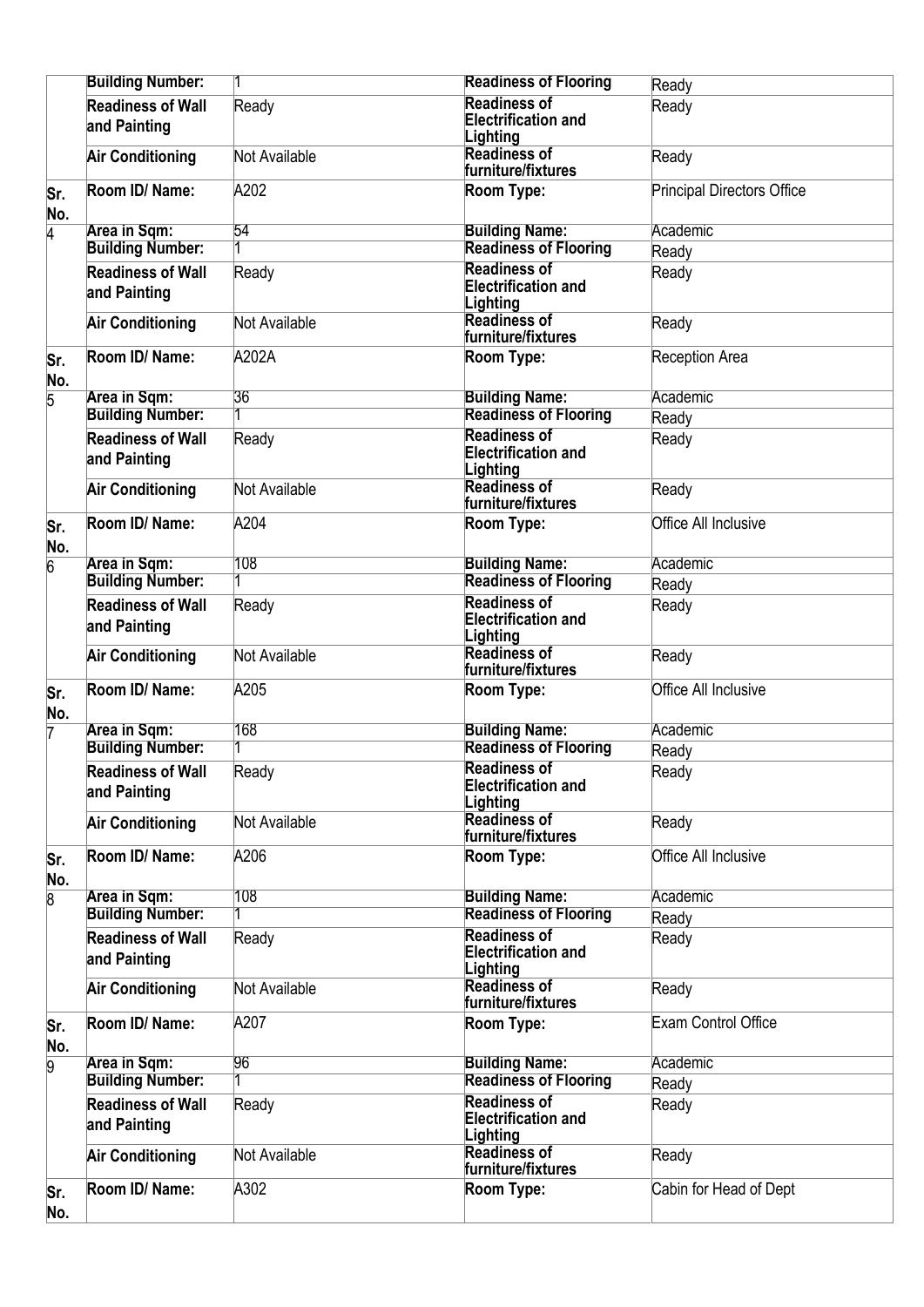| $\overline{10}$ | <b>Area in Sqm:</b>                      | $\overline{24}$ | <b>Building Name:</b>                                         | Academic               |
|-----------------|------------------------------------------|-----------------|---------------------------------------------------------------|------------------------|
|                 | <b>Building Number:</b>                  |                 | <b>Readiness of Flooring</b>                                  | Ready                  |
|                 | <b>Readiness of Wall</b><br>and Painting | Ready           | <b>Readiness of</b><br><b>Electrification and</b><br>Lighting | Ready                  |
|                 | <b>Air Conditioning</b>                  | Not Available   | <b>Readiness of</b><br>furniture/fixtures                     | Ready                  |
| lSr.<br>No.     | Room ID/ Name:                           | A303            | Room Type:                                                    | Cabin for Head of Dept |
| $\overline{11}$ | Area in Sqm:                             | 24              | <b>Building Name:</b>                                         | Academic               |
|                 | <b>Building Number:</b>                  |                 | <b>Readiness of Flooring</b>                                  | Ready                  |
|                 | <b>Readiness of Wall</b><br>and Painting | Ready           | <b>Readiness of</b><br><b>Electrification and</b><br>Lighting | Ready                  |
|                 | <b>Air Conditioning</b>                  | Not Available   | <b>Readiness of</b><br>furniture/fixtures                     | Ready                  |
| Sr.<br>No.      | Room ID/ Name:                           | A306            | Room Type:                                                    | Pantry for Staff       |
| $\overline{12}$ | Area in Sqm:                             | 27              | <b>Building Name:</b>                                         | Academic               |
|                 | <b>Building Number:</b>                  |                 | <b>Readiness of Flooring</b>                                  | Ready                  |
|                 | <b>Readiness of Wall</b><br>and Painting | Ready           | <b>Readiness of</b><br><b>Electrification and</b><br>Lighting | Ready                  |
|                 | <b>Air Conditioning</b>                  | Not Available   | <b>Readiness of</b><br>furniture/fixtures                     | Ready                  |
| Sr.<br>No.      | Room ID/ Name:                           | A307            | Room Type:                                                    | Cabin for Head of Dept |
| $\overline{13}$ | Area in Sqm:                             | 24              | <b>Building Name:</b>                                         | Academic               |
|                 | <b>Building Number:</b>                  |                 | <b>Readiness of Flooring</b>                                  | Ready                  |
|                 | <b>Readiness of Wall</b><br>and Painting | Ready           | <b>Readiness of</b><br><b>Electrification and</b><br>Lighting | Ready                  |
|                 | <b>Air Conditioning</b>                  | Not Available   | <b>Readiness of</b><br>furniture/fixtures                     | Ready                  |
| Sr.<br>No.      | Room ID/ Name:                           | A308            | Room Type:                                                    | Cabin for Head of Dept |
| 14              | Area in Sqm:                             | 24              | <b>Building Name:</b>                                         | Academic               |
|                 | <b>Building Number:</b>                  |                 | <b>Readiness of Flooring</b>                                  | Ready                  |
|                 | <b>Readiness of Wall</b><br>and Painting | Ready           | <b>Readiness of</b><br><b>Electrification and</b><br>Lighting | Ready                  |
|                 | <b>Air Conditioning</b>                  | Not Available   | Readiness of<br>furniture/fixtures                            | Ready                  |
| Sr.<br>No.      | Room ID/ Name:                           | <b>B108</b>     | Room Type:                                                    | Housekeeping           |
| 15              | Area in Sqm:                             | 20              | <b>Building Name:</b>                                         | Academic               |
|                 | <b>Building Number:</b>                  |                 | <b>Readiness of Flooring</b>                                  | Ready                  |
|                 | <b>Readiness of Wall</b><br>and Painting | Ready           | <b>Readiness of</b><br><b>Electrification and</b><br>Lighting | Ready                  |
|                 | <b>Air Conditioning</b>                  | Not Available   | <b>Readiness of</b><br>furniture/fixtures                     | Ready                  |
| Sr.<br>No.      | Room ID/ Name:                           | <b>B201</b>     | Room Type:                                                    | Board Room             |
| 16              | Area in Sqm:                             | 50              | <b>Building Name:</b>                                         | Academic               |
|                 | <b>Building Number:</b>                  |                 | <b>Readiness of Flooring</b>                                  | Ready                  |
|                 | <b>Readiness of Wall</b><br>and Painting | Ready           | <b>Readiness of</b><br><b>Electrification and</b><br>Lighting | Ready                  |
|                 | <b>Air Conditioning</b>                  | Not Available   | <b>Readiness of</b><br>furniture/fixtures                     | Ready                  |
| Sr.             | Room ID/ Name:                           | B211            | Room Type:                                                    | Maintenance            |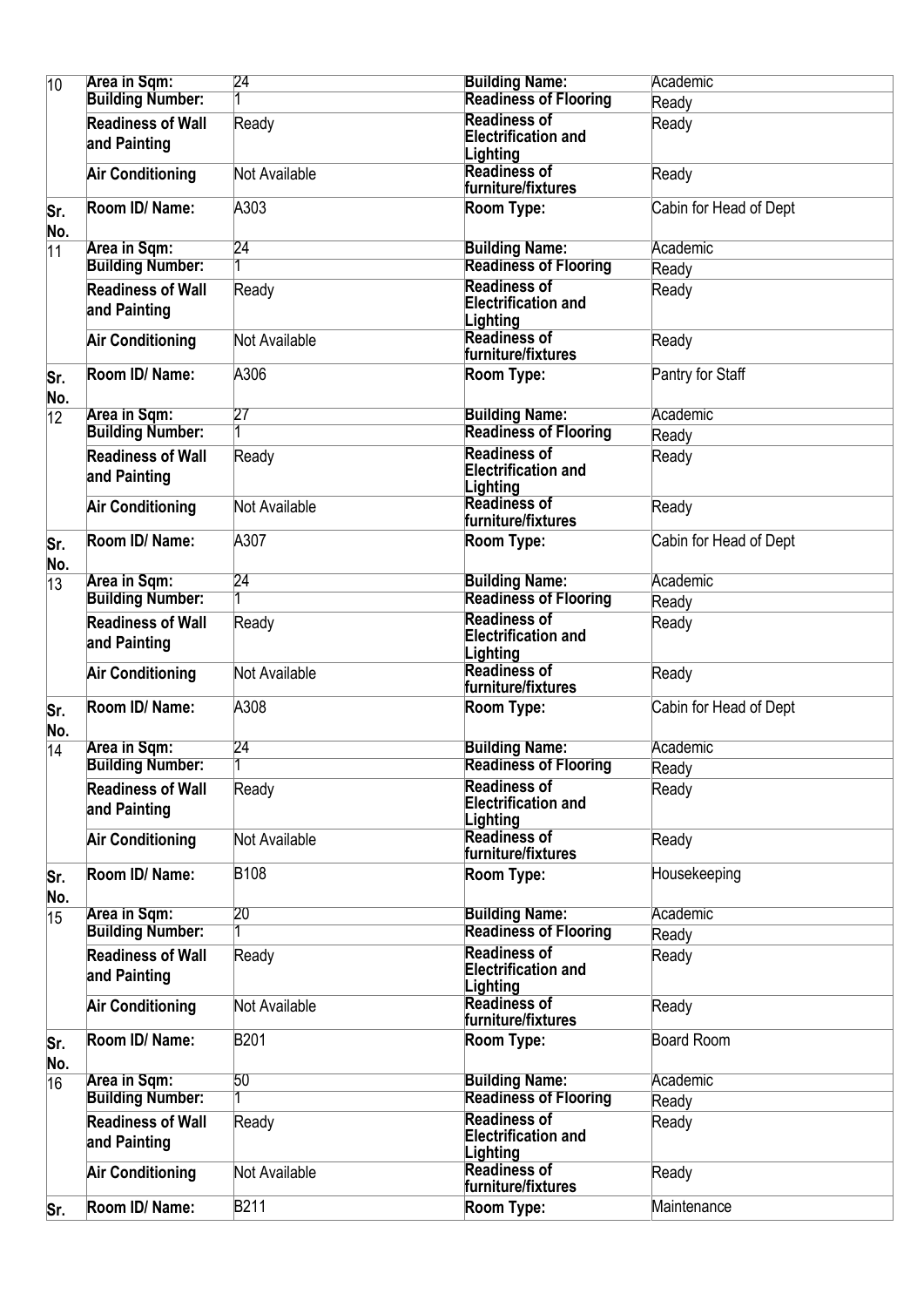| No.             |                                          |                 |                                                               |                     |
|-----------------|------------------------------------------|-----------------|---------------------------------------------------------------|---------------------|
| $\overline{17}$ | Area in Sqm:                             | 20 <sup>2</sup> | <b>Building Name:</b>                                         | Academic            |
|                 | <b>Building Number:</b>                  |                 | <b>Readiness of Flooring</b>                                  | Ready               |
|                 | <b>Readiness of Wall</b><br>and Painting | Ready           | <b>Readiness of</b><br><b>Electrification and</b><br>Lighting | Ready               |
|                 | <b>Air Conditioning</b>                  | Not Available   | <b>Readiness of</b><br>furniture/fixtures                     | Ready               |
| Sr.<br>No.      | Room ID/ Name:                           | <b>B213</b>     | Room Type:                                                    | Department Office   |
| $\overline{18}$ | Area in Sqm:                             | 72              | <b>Building Name:</b>                                         | Academic            |
|                 | <b>Building Number:</b>                  |                 | <b>Readiness of Flooring</b>                                  | Ready               |
|                 | <b>Readiness of Wall</b><br>and Painting | Ready           | <b>Readiness of</b><br><b>Electrification and</b><br>Lighting | Ready               |
|                 | <b>Air Conditioning</b>                  | Not Available   | <b>Readiness of</b><br>furniture/fixtures                     | Ready               |
| Sr.<br>No.      | Room ID/ Name:                           | <b>B214</b>     | Room Type:                                                    | <b>Faculty Room</b> |
| 19              | <b>Area in Sqm:</b>                      | 72              | <b>Building Name:</b>                                         | Academic            |
|                 | <b>Building Number:</b>                  |                 | <b>Readiness of Flooring</b>                                  | Ready               |
|                 | <b>Readiness of Wall</b><br>and Painting | Ready           | <b>Readiness of</b><br>Electrification and<br>Lighting        | Ready               |
|                 | <b>Air Conditioning</b>                  | Not Available   | <b>Readiness of</b><br>furniture/fixtures                     | Ready               |
| Sr.<br>No.      | Room ID/ Name:                           | <b>B313</b>     | Room Type:                                                    | Other               |
| 20              | Area in Sqm:                             | 20              | <b>Building Name:</b>                                         | Academic            |
|                 | <b>Building Number:</b>                  |                 | <b>Readiness of Flooring</b>                                  | Ready               |
|                 | <b>Readiness of Wall</b><br>and Painting | Ready           | <b>Readiness of</b><br><b>Electrification and</b><br>Lighting | Ready               |
|                 | <b>Air Conditioning</b>                  | Not Available   | Readiness of<br>furniture/fixtures                            | Not Ready           |
| Sr.<br>No.      | Room ID/ Name:                           | <b>B319</b>     | Room Type:                                                    | Other               |
| 21              | Area in Sqm:                             | 20              | <b>Building Name:</b>                                         | Academic            |
|                 | <b>Building Number:</b>                  |                 | <b>Readiness of Flooring</b>                                  | Ready               |
|                 | <b>Readiness of Wall</b><br>and Painting | Ready           | <b>Readiness of</b><br><b>Electrification and</b><br>Lighting | Ready               |
|                 | <b>Air Conditioning</b>                  | Not Available   | <b>Readiness of</b><br>furniture/fixtures                     | Not Ready           |

#### **AMENITIES AREA**

| Sr.<br>No.     | Room ID/ Name:                           | A108          | Room Type:                                                    | First aid cum Sick Room |
|----------------|------------------------------------------|---------------|---------------------------------------------------------------|-------------------------|
| 1              | Area in Sqm:                             | 54            | <b>Building Name:</b>                                         | <b>ACADEMIC</b>         |
|                | <b>Building Number:</b>                  |               | <b>Readiness of Flooring</b>                                  | Ready                   |
|                | <b>Readiness of Wall</b><br>and Painting | Ready         | <b>Readiness of</b><br><b>Electrification and</b><br>Lighting | Ready                   |
|                | <b>Air Conditioning</b>                  | Not Available | <b>Readiness of</b><br><b>furniture/fixtures</b>              | Ready                   |
| Sr.<br>No.     | Room ID/ Name:                           | A304          | Room Type:                                                    | Student activity / GCR  |
| $\overline{2}$ | Area in Sqm:                             | 156           | <b>Building Name:</b>                                         | Academic                |
|                | <b>Building Number:</b>                  |               | <b>Readiness of Flooring</b>                                  | Ready                   |
|                | <b>Readiness of Wall</b><br>and Painting | Ready         | <b>Readiness of</b><br><b>Electrification and</b><br>Lighting | Ready                   |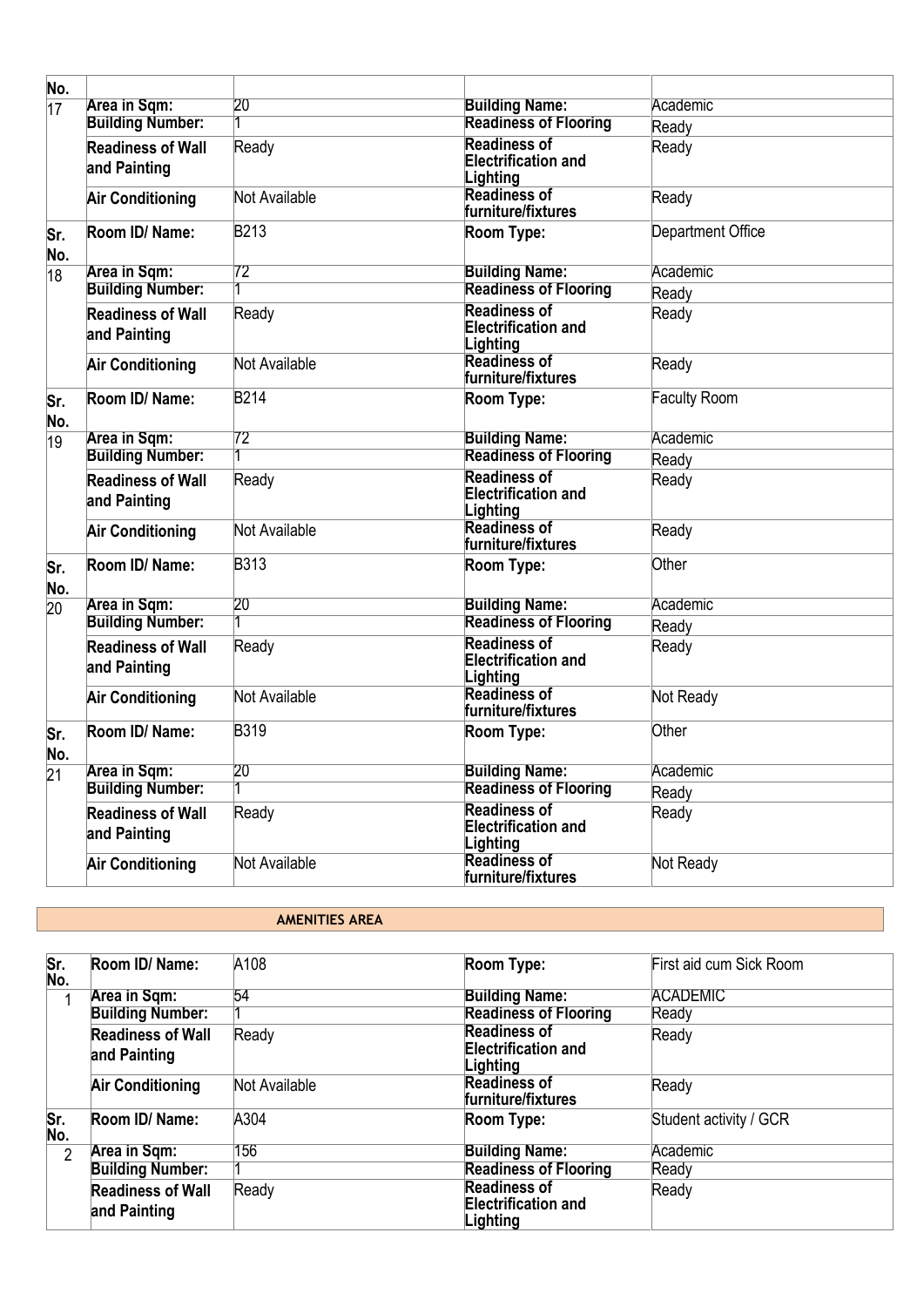|            | <b>Air Conditioning</b>                  | Not Available | <b>Readiness of</b><br>furniture/fixtures                     | Ready            |
|------------|------------------------------------------|---------------|---------------------------------------------------------------|------------------|
| Sr.<br>No. | Room ID/ Name:                           | ATF1          | Room Type:                                                    | Toilet           |
| 3          | Area in Sqm:                             | 27            | <b>Building Name:</b>                                         | <b>ACADEMIC</b>  |
|            | <b>Building Number:</b>                  |               | <b>Readiness of Flooring</b>                                  | Ready            |
|            | <b>Readiness of Wall</b><br>and Painting | Ready         | <b>Readiness of</b><br><b>Electrification and</b><br>Lighting | Ready            |
|            | <b>Air Conditioning</b>                  | Not Available | <b>Readiness of</b><br>furniture/fixtures                     | Ready            |
| Sr.<br>No. | Room ID/ Name:                           | ATF3          | Room Type:                                                    | <b>Toilet</b>    |
| 4          | Area in Sqm:                             | 27            | <b>Building Name:</b>                                         | <b>ACADEMIC</b>  |
|            | <b>Building Number:</b>                  |               | <b>Readiness of Flooring</b>                                  | Ready            |
|            | <b>Readiness of Wall</b><br>and Painting | Ready         | <b>Readiness of</b><br><b>Electrification and</b><br>Lighting | Ready            |
|            | <b>Air Conditioning</b>                  | Not Available | <b>Readiness of</b><br>furniture/fixtures                     | Ready            |
| Sr.<br>No. | Room ID/ Name:                           | ATF5          | Room Type:                                                    | Toilet           |
| 5          | Area in Sqm:                             | 27            | <b>Building Name:</b>                                         | <b>ACADEMIC</b>  |
|            | <b>Building Number:</b>                  |               | <b>Readiness of Flooring</b>                                  | Ready            |
|            | <b>Readiness of Wall</b><br>and Painting | Ready         | <b>Readiness of</b><br><b>Electrification and</b><br>Lighting | Ready            |
|            | <b>Air Conditioning</b>                  | Not Available | <b>Readiness of</b><br>furniture/fixtures                     | Ready            |
| Sr.<br>No. | Room ID/ Name:                           | ATM1          | Room Type:                                                    | Toilet           |
| 6          | Area in Sqm:                             | 27            | <b>Building Name:</b>                                         | <b>ACADEMIC</b>  |
|            | <b>Building Number:</b>                  |               | <b>Readiness of Flooring</b>                                  | Ready            |
|            | <b>Readiness of Wall</b><br>and Painting | Ready         | <b>Readiness of</b><br><b>Electrification and</b><br>Lighting | Ready            |
|            | <b>Air Conditioning</b>                  | Not Available | <b>Readiness of</b><br>furniture/fixtures                     | Ready            |
| Sr.<br>No. | Room ID/ Name:                           | ATM3          | Room Type:                                                    | Toilet           |
|            | <b>Area in Sqm:</b>                      | 27            | <b>Building Name:</b>                                         | <b>ACADEMIC</b>  |
|            | <b>Building Number:</b>                  |               | <b>Readiness of Flooring</b>                                  | Ready            |
|            | <b>Readiness of Wall</b><br>and Painting | Ready         | <b>Readiness of</b><br><b>Electrification and</b><br>Lighting | Ready            |
|            | <b>Air Conditioning</b>                  | Not Available | <b>Readiness of</b><br>furniture/fixtures                     | Ready            |
| Sr.<br>No. | Room ID/ Name:                           | ATM5          | Room Type:                                                    | Toilet           |
| 8          | Area in Sqm:                             | 27            | <b>Building Name:</b>                                         | <b>ACADEMIC</b>  |
|            | <b>Building Number:</b>                  |               | <b>Readiness of Flooring</b>                                  | Ready            |
|            | <b>Readiness of Wall</b><br>and Painting | Ready         | <b>Readiness of</b><br><b>Electrification and</b><br>Lighting | Ready            |
|            | <b>Air Conditioning</b>                  | Not Available | <b>Readiness of</b><br>furniture/fixtures                     | Ready            |
| Sr.<br>No. | Room ID/ Name:                           | B103          | Room Type:                                                    | Boys Common Room |
| 9          | Area in Sqm:                             | 104           | <b>Building Name:</b>                                         | Academic         |
|            | <b>Building Number:</b>                  |               | <b>Readiness of Flooring</b>                                  | Ready            |
|            | <b>Readiness of Wall</b><br>and Painting | Ready         | <b>Readiness of</b><br><b>Electrification and</b><br>Lighting | Ready            |
|            | <b>Air Conditioning</b>                  | Not Available | <b>Readiness of</b>                                           | Ready            |
|            |                                          |               |                                                               |                  |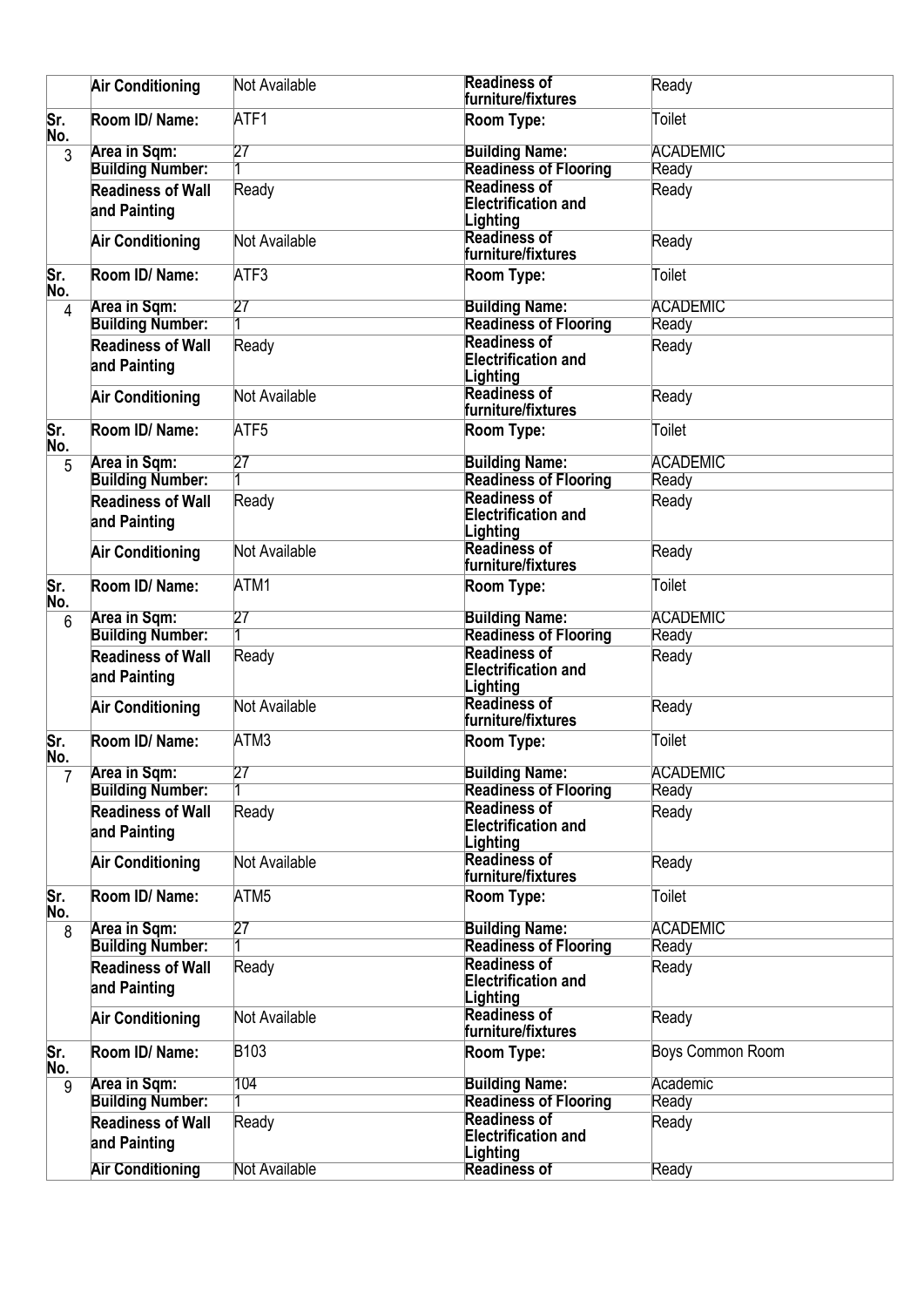|                 |                                          |                  | <b>furniture/fixtures</b>                                     |                         |
|-----------------|------------------------------------------|------------------|---------------------------------------------------------------|-------------------------|
| Sr.<br>No.      | Room ID/ Name:                           | <b>B104</b>      | Room Type:                                                    | <b>Stationery Store</b> |
| 10              | Area in Sqm:                             | 20               | <b>Building Name:</b>                                         | <b>ACADEMIC</b>         |
|                 | <b>Building Number:</b>                  |                  | <b>Readiness of Flooring</b>                                  | Ready                   |
|                 | <b>Readiness of Wall</b><br>and Painting | Ready            | <b>Readiness of</b><br><b>Electrification and</b><br>Lighting | Ready                   |
|                 | <b>Air Conditioning</b>                  | Not Available    | <b>Readiness of</b><br>furniture/fixtures                     | Ready                   |
| Sr.<br>No.      | Room ID/ Name:                           | <b>B105</b>      | Room Type:                                                    | Cafeteria               |
| 11              | Area in Sqm:                             | 150              | <b>Building Name:</b>                                         | Academic                |
|                 | <b>Building Number:</b>                  |                  | <b>Readiness of Flooring</b>                                  | Ready                   |
|                 | <b>Readiness of Wall</b><br>and Painting | Ready            | <b>Readiness of</b><br><b>Electrification and</b><br>Lighting | Ready                   |
|                 | <b>Air Conditioning</b>                  | Not Available    | <b>Readiness of</b><br>furniture/fixtures                     | Ready                   |
| Sr.<br>No.      | Room ID/ Name:                           | <b>B203</b>      | Room Type:                                                    | Girls Common Room       |
| $ 12\rangle$    | <b>Area in Sqm:</b>                      | 104              | <b>Building Name:</b>                                         | Academic                |
|                 | <b>Building Number:</b>                  |                  | <b>Readiness of Flooring</b>                                  | Ready                   |
|                 | <b>Readiness of Wall</b><br>and Painting | Ready            | <b>Readiness of</b><br><b>Electrification and</b><br>Lighting | Ready                   |
|                 | <b>Air Conditioning</b>                  | Not Available    | <b>Readiness of</b><br>furniture/fixtures                     | Ready                   |
| lSr.<br>No.     | Room ID/ Name:                           | BTF <sub>2</sub> | Room Type:                                                    | <b>Toilet</b>           |
| 13              | <b>Area in Sqm:</b>                      | $\overline{24}$  | <b>Building Name:</b>                                         | <b>ACADEMIC</b>         |
|                 | <b>Building Number:</b>                  |                  | <b>Readiness of Flooring</b>                                  | Ready                   |
|                 | <b>Readiness of Wall</b><br>and Painting | Ready            | <b>Readiness of</b><br><b>Electrification and</b><br>Lighting | Ready                   |
|                 | <b>Air Conditioning</b>                  | Not Available    | <b>Readiness of</b><br>furniture/fixtures                     | Ready                   |
| Sr.<br>No.      | Room ID/ Name:                           | BTF4             | Room Type:                                                    | <b>Toilet</b>           |
| $\overline{14}$ | <b>Area in Sqm:</b>                      | 24               | <b>Building Name:</b>                                         | <b>ACADEMIC</b>         |
|                 | <b>Building Number:</b>                  |                  | <b>Readiness of Flooring</b>                                  | Ready                   |
|                 | <b>Readiness of Wall</b><br>and Painting | Ready            | <b>Readiness of</b><br>Electrification and<br>Lighting        | Ready                   |
|                 | <b>Air Conditioning</b>                  | Not Available    | <b>Readiness of</b><br>furniture/fixtures                     | Ready                   |
| Sr.<br>No.      | Room ID/ Name:                           | BTF6             | Room Type:                                                    | <b>Toilet</b>           |
| 15              | Area in Sqm:                             | 24               | <b>Building Name:</b>                                         | <b>ACADEMIC</b>         |
|                 | <b>Building Number:</b>                  |                  | <b>Readiness of Flooring</b>                                  | Ready                   |
|                 | <b>Readiness of Wall</b><br>and Painting | Ready            | <b>Readiness of</b><br><b>Electrification and</b><br>Lighting | Ready                   |
|                 | <b>Air Conditioning</b>                  | Not Available    | <b>Readiness of</b><br>furniture/fixtures                     | Ready                   |
| Sr.<br>No.      | Room ID/ Name:                           | BTM2             | Room Type:                                                    | Toilet                  |
| 16              | <b>Area in Sqm:</b>                      | $\overline{24}$  | <b>Building Name:</b>                                         | <b>ACADEMIC</b>         |
|                 | <b>Building Number:</b>                  |                  | <b>Readiness of Flooring</b>                                  | Ready                   |
|                 | <b>Readiness of Wall</b><br>and Painting | Ready            | <b>Readiness of</b><br><b>Electrification and</b><br>Lighting | Ready                   |
|                 | <b>Air Conditioning</b>                  | Not Available    | <b>Readiness of</b><br>furniture/fixtures                     | Ready                   |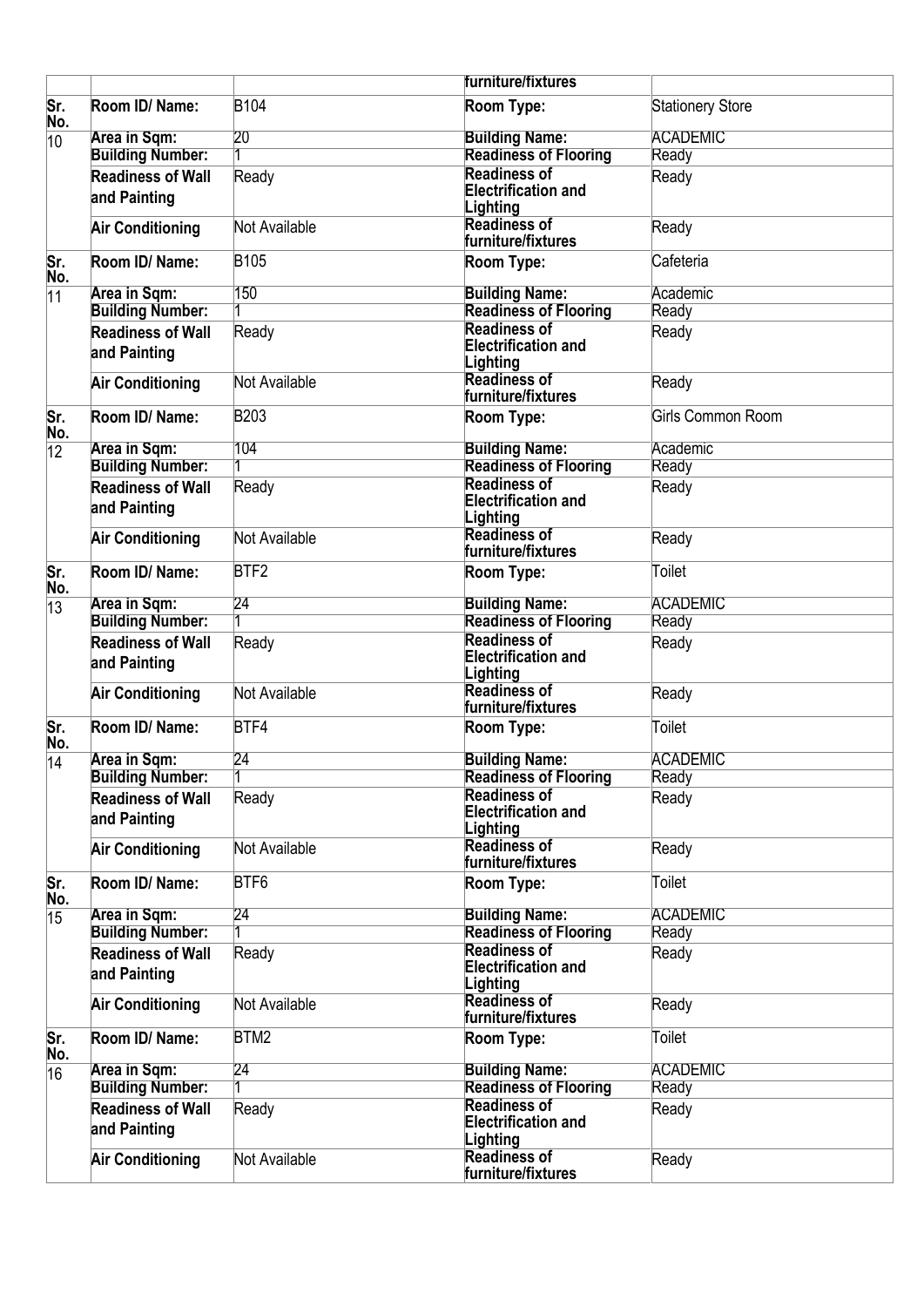| Sr.<br>No.      | Room ID/ Name:                           | BTM4            | Room Type:                                                    | <b>Toilet</b>   |
|-----------------|------------------------------------------|-----------------|---------------------------------------------------------------|-----------------|
| $\overline{17}$ | Area in Sqm:                             | 24              | <b>Building Name:</b>                                         | <b>ACADEMIC</b> |
|                 | <b>Building Number:</b>                  |                 | <b>Readiness of Flooring</b>                                  | Ready           |
|                 | <b>Readiness of Wall</b>                 | Ready           | <b>Readiness of</b>                                           | Ready           |
|                 | and Painting                             |                 | <b>Electrification and</b><br>Lighting                        |                 |
|                 | <b>Air Conditioning</b>                  | Not Available   | <b>Readiness of</b><br>furniture/fixtures                     | Ready           |
| Sr.<br>No.      | Room ID/ Name:                           | BTM6            | Room Type:                                                    | Toilet          |
| 18              | Area in Sqm:                             | $\overline{24}$ | <b>Building Name:</b>                                         | <b>ACADEMIC</b> |
|                 | <b>Building Number:</b>                  |                 | <b>Readiness of Flooring</b>                                  | Ready           |
|                 | <b>Readiness of Wall</b><br>and Painting | Ready           | <b>Readiness of</b><br><b>Electrification and</b>             | Ready           |
|                 |                                          |                 | Lighting                                                      |                 |
|                 | <b>Air Conditioning</b>                  | Not Available   | <b>Readiness of</b><br>furniture/fixtures                     | Ready           |
| Sr.<br>No.      | Room ID/ Name:                           | WS1FT           | Room Type:                                                    | Toilet          |
| 19              | <b>Area in Sqm:</b>                      | 30              | <b>Building Name:</b>                                         | <b>WORKSHOP</b> |
|                 | <b>Building Number:</b>                  | $\overline{2}$  | <b>Readiness of Flooring</b>                                  | Ready           |
|                 | <b>Readiness of Wall</b><br>and Painting | Ready           | <b>Readiness of</b><br><b>Electrification and</b><br>Lighting | Ready           |
|                 | <b>Air Conditioning</b>                  | Not Available   | <b>Readiness of</b><br>furniture/fixtures                     | Ready           |
| Sr.<br>No.      | Room ID/ Name:                           | WS2MT           | Room Type:                                                    | Toilet          |
| 20              | Area in Sqm:                             | 30              | <b>Building Name:</b>                                         | <b>WORKSHOP</b> |
|                 | <b>Building Number:</b>                  | 12              | <b>Readiness of Flooring</b>                                  | Ready           |
|                 | <b>Readiness of Wall</b>                 | Ready           | <b>Readiness of</b>                                           | Ready           |
|                 | and Painting                             |                 | <b>Electrification and</b><br>Lighting                        |                 |
|                 | <b>Air Conditioning</b>                  | Not Available   | Readiness of<br>furniture/fixtures                            | Ready           |
| Sr.<br>No.      | Room ID/ Name:                           | WS3FT           | Room Type:                                                    | <b>Toilet</b>   |
| 21              | <b>Area in Sqm:</b>                      | 30              | <b>Building Name:</b>                                         | <b>WORKSHOP</b> |
|                 | <b>Building Number:</b>                  | $\overline{2}$  | <b>Readiness of Flooring</b>                                  | Ready           |
|                 | <b>Readiness of Wall</b><br>and Painting | Ready           | <b>Readiness of</b><br><b>Electrification and</b><br>Lighting | Ready           |
|                 | <b>Air Conditioning</b>                  | Not Available   | <b>Readiness of</b><br>furniture/fixtures                     | Ready           |
| Sr.<br>No.      | Room ID/ Name:                           | WS4MT           | Room Type:                                                    | <b>Toilet</b>   |
| 22              | <b>Area in Sqm:</b>                      | 30              | <b>Building Name:</b>                                         | <b>WORKSHOP</b> |
|                 | <b>Building Number:</b>                  | 2               | <b>Readiness of Flooring</b>                                  | Ready           |
|                 | <b>Readiness of Wall</b><br>and Painting | Ready           | <b>Readiness of</b><br><b>Electrification and</b><br>Lighting | Ready           |
|                 | <b>Air Conditioning</b>                  | Not Available   | <b>Readiness of</b><br>furniture/fixtures                     | Ready           |
| Sr.<br>No.      | Room ID/ Name:                           | WS5MT           | Room Type:                                                    | <b>Toilet</b>   |
| 23              | Area in Sqm:                             | $\overline{15}$ | <b>Building Name:</b>                                         | <b>WORKSHOP</b> |
|                 | <b>Building Number:</b>                  | 2               | <b>Readiness of Flooring</b>                                  | Ready           |
|                 | <b>Readiness of Wall</b>                 | Ready           | <b>Readiness of</b>                                           | Ready           |
|                 | and Painting                             |                 | <b>Electrification and</b><br>Lighting                        |                 |
|                 | <b>Air Conditioning</b>                  | Not Available   | <b>Readiness of</b><br>furniture/fixtures                     | Ready           |
| Sr.             | Room ID/ Name:                           | WS6FT           | <b>Room Type:</b>                                             | Toilet          |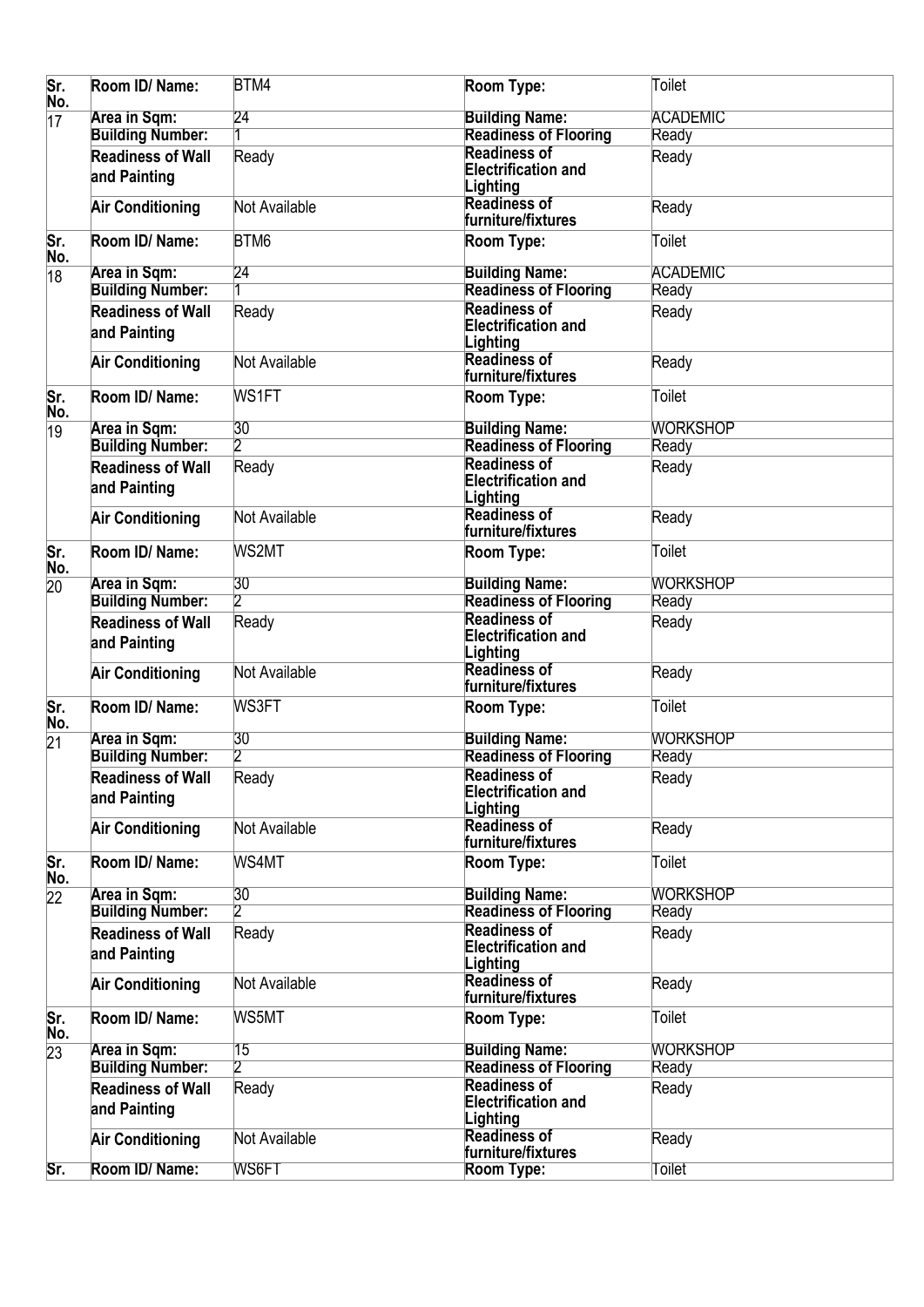| No. |                                          |               |                                                               |                 |
|-----|------------------------------------------|---------------|---------------------------------------------------------------|-----------------|
| 24  | Area in Sqm:                             | 15            | <b>Building Name:</b>                                         | <b>WORKSHOP</b> |
|     | <b>Building Number:</b>                  |               | <b>Readiness of Flooring</b>                                  | Ready           |
|     | <b>Readiness of Wall</b><br>and Painting | Ready         | <b>Readiness of</b><br><b>Electrification and</b><br>Lighting | Ready           |
|     | <b>Air Conditioning</b>                  | Not Available | <b>Readiness of</b><br><b>furniture/fixtures</b>              | Ready           |

## **CIRCULATION AREA**

| Sr.<br>No.     | Area Type                              | Corridors                   | <b>Average Carpet Area:</b> | 2460            |
|----------------|----------------------------------------|-----------------------------|-----------------------------|-----------------|
| 1              | <b>Flooring</b>                        | Yes                         | <b>Painting Done</b>        | Ready           |
|                | <b>Electrification</b><br>and Lighting | Ready                       | <b>Building Name:</b>       | <b>ACADEMIC</b> |
|                | <b>Building</b><br>Number:             |                             |                             |                 |
| Sr.<br>No.     | <b>Area Type</b>                       | Other Common Area (in Sq m) | <b>Average Carpet Area:</b> | 1935            |
| $\overline{2}$ | Flooring                               | Yes                         | <b>Painting Done</b>        | Ready           |
|                | <b>Electrification</b><br>and Lighting | Ready                       | <b>Building Name:</b>       | <b>ACADEMIC</b> |
|                | <b>Building</b><br>Number:             |                             |                             |                 |

#### **INSTRUCTIONAL AREA**

| Sr.<br>No.     | Programme                                          | <b>ENGINEERING AND</b><br><b>TECHNOLOGY</b> | Level                                                         | <b>DIPLOMA</b>       |
|----------------|----------------------------------------------------|---------------------------------------------|---------------------------------------------------------------|----------------------|
| $\mathbf{1}$   | <b>Room Type</b>                                   | Laboratory                                  | Room ID/Name                                                  | A104                 |
|                | <b>Area of Room in</b><br>Sqm                      | 144                                         | <b>Building Name</b>                                          | <b>ACADEMIC</b>      |
|                | <b>Building Number</b>                             |                                             | <b>Readiness of Flooring</b>                                  | Ready                |
|                | <b>Readiness of</b><br>Wall and<br>Painting        | Ready                                       | <b>Readiness of</b><br><b>Electrification and</b><br>Lighting | Ready                |
|                | Readiness of<br>furniture/fixtures                 | Ready                                       | <b>Air Conditioning</b>                                       | Not Available        |
| Sr.<br>No.     | Programme                                          | <b>ENGINEERING AND</b><br><b>TECHNOLOGY</b> | Level                                                         | <b>DIPLOMA</b>       |
| $\overline{2}$ | <b>Room Type</b>                                   | Laboratory                                  | Room ID/Name                                                  | A105                 |
|                | <b>Area of Room in</b><br>Sqm                      | 108                                         | <b>Building Name</b>                                          | <b>ACADEMIC</b>      |
|                | <b>Building Number</b>                             |                                             | <b>Readiness of Flooring</b>                                  | Ready                |
|                | <b>Readiness of</b><br><b>Wall and</b><br>Painting | Ready                                       | <b>Readiness of</b><br><b>Electrification and</b><br>Lighting | Ready                |
|                | <b>Readiness of</b><br>furniture/fixtures          | Not Ready                                   | <b>Air Conditioning</b>                                       | <b>Not Available</b> |
| Sr.<br>No.     | Programme                                          | <b>ENGINEERING AND</b><br><b>TECHNOLOGY</b> | Level                                                         | <b>DIPLOMA</b>       |
| 3              | <b>Room Type</b>                                   | Seminar Hall                                | Room ID/Name                                                  | A305                 |
|                | <b>Area of Room in</b><br>Sqm                      | 198                                         | <b>Building Name</b>                                          | <b>ACADEMIC</b>      |
|                | <b>Building Number</b>                             |                                             | <b>Readiness of Flooring</b>                                  | Ready                |
|                | <b>Readiness of</b><br>Wall and<br>Painting        | Ready                                       | <b>Readiness of</b><br><b>Electrification and</b><br>Lighting | Ready                |
|                | <b>Readiness of</b><br>furniture/fixtures          | Not Ready                                   | <b>Air Conditioning</b>                                       | <b>Not Available</b> |
| Sr.<br>No.     | Programme                                          | <b>ENGINEERING AND</b><br><b>TECHNOLOGY</b> | ∟evel                                                         | <b>DIPLOMA</b>       |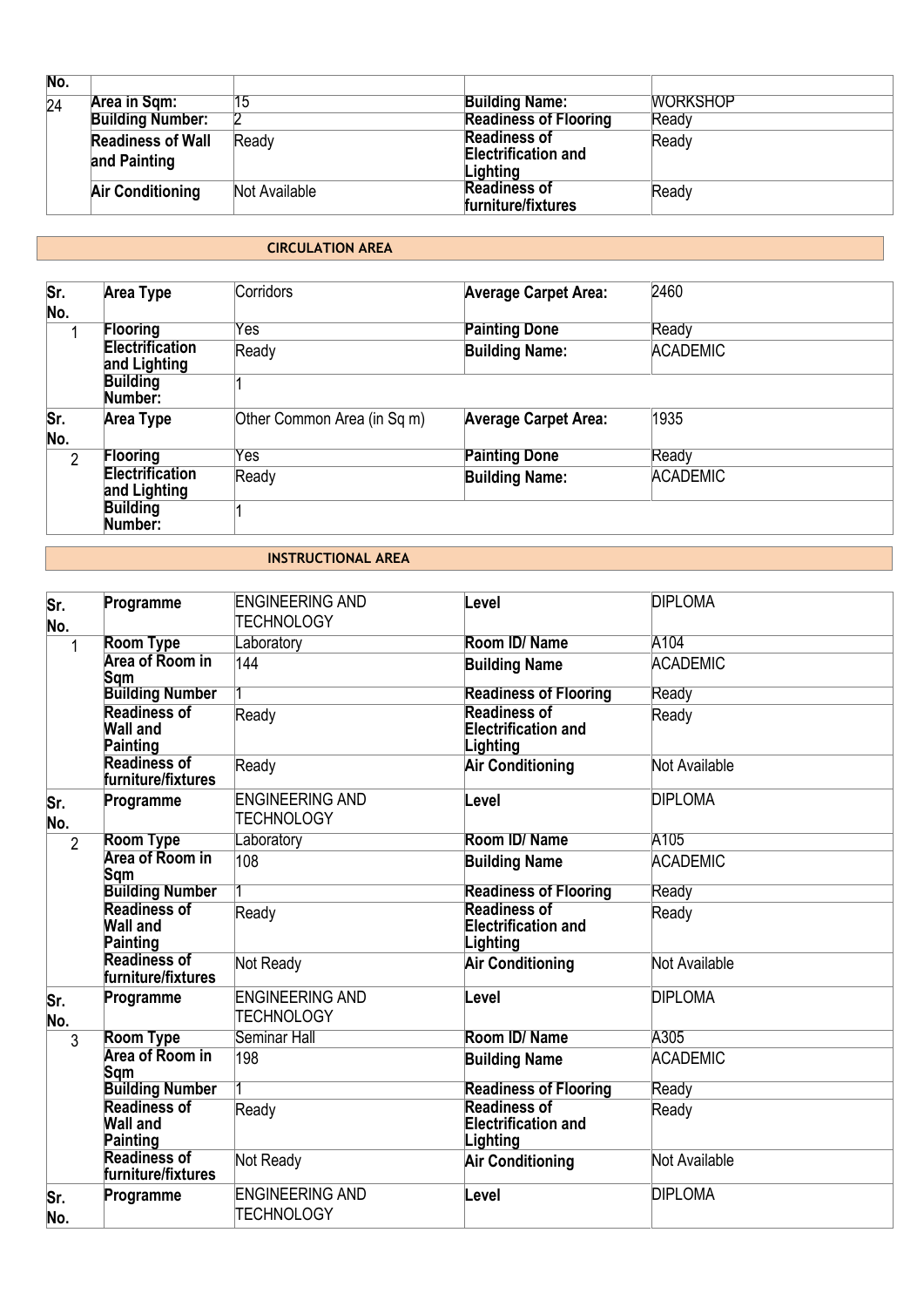| 4              | <b>Room Type</b>                                   | Laboratory                                  | Room ID/Name                                                  | A306            |
|----------------|----------------------------------------------------|---------------------------------------------|---------------------------------------------------------------|-----------------|
|                | <b>Area of Room in</b><br>Sqm                      | 156                                         | <b>Building Name</b>                                          | <b>ACADEMIC</b> |
|                | <b>Building Number</b>                             |                                             | <b>Readiness of Flooring</b>                                  | Ready           |
|                | <b>Readiness of</b><br><b>Wall and</b><br>Painting | Ready                                       | <b>Readiness of</b><br>Electrification and<br>Lighting        | Ready           |
|                | <b>Readiness of</b><br>furniture/fixtures          | Not Ready                                   | <b>Air Conditioning</b>                                       | Not Available   |
| Sr.<br>No.     | Programme                                          | <b>ENGINEERING AND</b><br><b>TECHNOLOGY</b> | Level                                                         | <b>DIPLOMA</b>  |
| 5              | <b>Room Type</b>                                   | Laboratory                                  | Room ID/Name                                                  | <b>B106</b>     |
|                | <b>Area of Room in</b><br>Sqm                      | 120                                         | <b>Building Name</b>                                          | <b>ACADEMIC</b> |
|                | <b>Building Number</b>                             |                                             | <b>Readiness of Flooring</b>                                  | Ready           |
|                | <b>Readiness of</b><br><b>Wall and</b><br>Painting | Ready                                       | <b>Readiness of</b><br><b>Electrification and</b><br>Lighting | Ready           |
|                | <b>Readiness of</b><br>furniture/fixtures          | Not Ready                                   | <b>Air Conditioning</b>                                       | Not Available   |
| Sr.<br>No.     | Programme                                          | <b>ENGINEERING AND</b><br><b>TECHNOLOGY</b> | Level                                                         | <b>DIPLOMA</b>  |
| 6              | <b>Room Type</b>                                   | Laboratory                                  | Room ID/Name                                                  | <b>B107</b>     |
|                | <b>Area of Room in</b><br>Sqm                      | 144                                         | <b>Building Name</b>                                          | <b>ACADEMIC</b> |
|                | <b>Building Number</b>                             |                                             | <b>Readiness of Flooring</b>                                  | Ready           |
|                | <b>Readiness of</b><br><b>Wall and</b><br>Painting | Ready                                       | <b>Readiness of</b><br><b>Electrification and</b><br>Lighting | Ready           |
|                | <b>Readiness of</b><br>furniture/fixtures          | Ready                                       | <b>Air Conditioning</b>                                       | Not Available   |
| lSr.<br>No.    | Programme                                          | <b>ENGINEERING AND</b><br><b>TECHNOLOGY</b> | Level                                                         | <b>DIPLOMA</b>  |
| $\overline{7}$ | <b>Room Type</b>                                   | Laboratory                                  | Room ID/Name                                                  | <b>B109</b>     |
|                | <b>Area of Room in</b><br>Sqm                      | 152                                         | <b>Building Name</b>                                          | <b>ACADEMIC</b> |
|                | <b>Building Number</b><br><b>Readiness of</b>      |                                             | <b>Readiness of Flooring</b><br><b>Readiness of</b>           | Ready           |
|                | Wall and<br>Painting                               | Ready                                       | <b>Electrification and</b><br>Lighting                        | Ready           |
|                | <b>Readiness of</b><br>furniture/fixtures          | Ready                                       | <b>Air Conditioning</b>                                       | Not Available   |
| Sr.<br>No.     | Programme                                          | <b>ENGINEERING AND</b><br>TECHNOLOGY        | Level                                                         | <b>DIPLOMA</b>  |
| 8              | <b>Room Type</b>                                   | Laboratory                                  | Room ID/Name                                                  | <b>B110</b>     |
|                | <b>Area of Room in</b><br>Sqm                      | 168                                         | <b>Building Name</b>                                          | <b>ACADEMIC</b> |
|                | <b>Building Number</b>                             |                                             | <b>Readiness of Flooring</b>                                  | Ready           |
|                | <b>Readiness of</b><br><b>Wall and</b><br>Painting | Ready                                       | <b>Readiness of</b><br><b>Electrification and</b><br>Lighting | Ready           |
|                | <b>Readiness of</b><br>furniture/fixtures          | Ready                                       | <b>Air Conditioning</b>                                       | Not Available   |
| Sr.<br>No.     | Programme                                          | <b>ENGINEERING AND</b><br><b>TECHNOLOGY</b> | Level                                                         | <b>DIPLOMA</b>  |
| 9              | <b>Room Type</b>                                   | Laboratory                                  | Room ID/Name                                                  | <b>B111</b>     |
|                | <b>Area of Room in</b><br>Sqm                      | 96                                          | <b>Building Name</b>                                          | <b>ACADEMIC</b> |
|                | <b>Building Number</b>                             |                                             | <b>Readiness of Flooring</b>                                  | Ready           |
|                | <b>Readiness of</b><br><b>Wall and</b><br>Painting | Ready                                       | <b>Readiness of</b><br><b>Electrification and</b><br>Lighting | Ready           |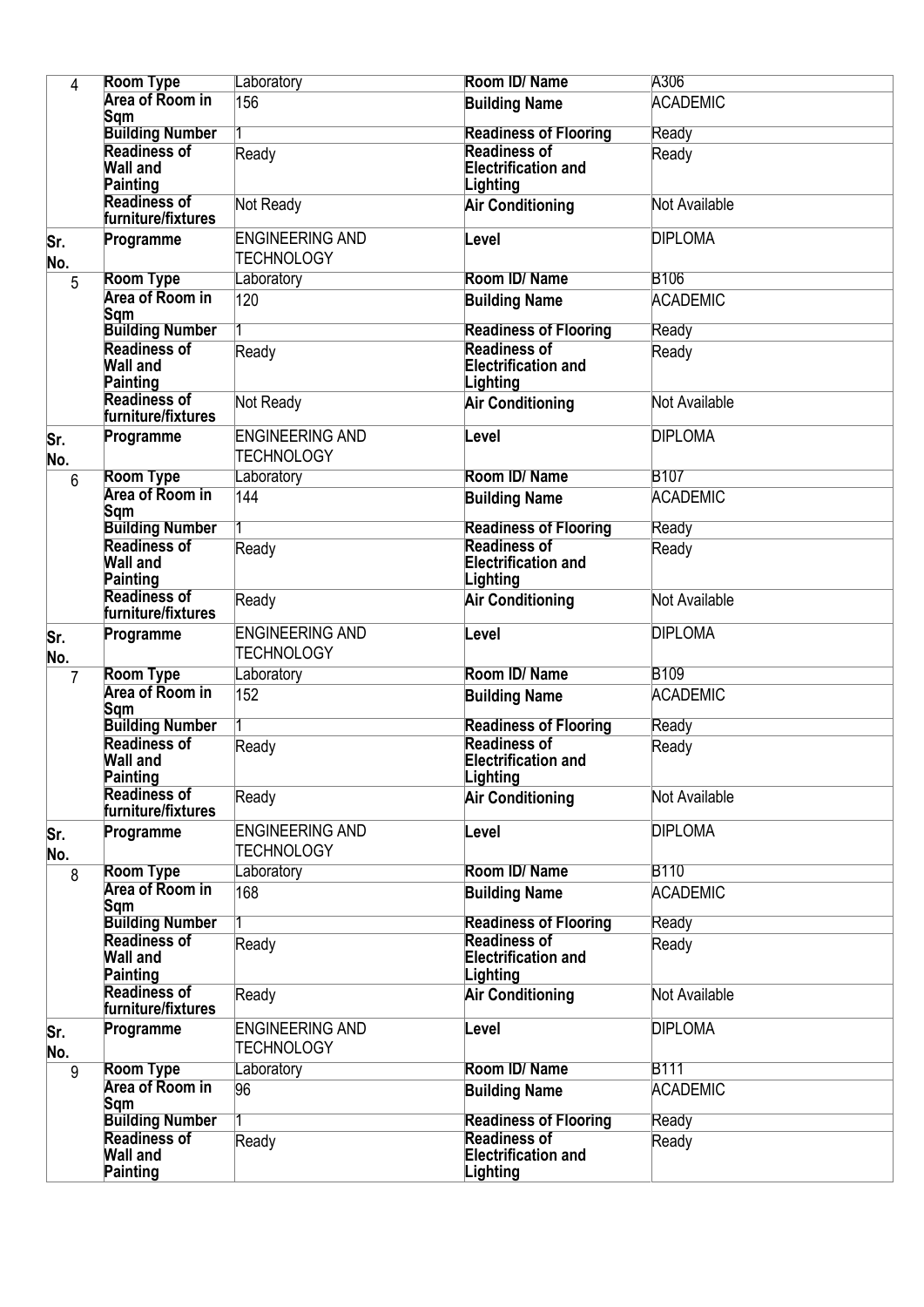|             | <b>Readiness of</b><br>furniture/fixtures          | Ready                                       | <b>Air Conditioning</b>                                       | Not Available   |
|-------------|----------------------------------------------------|---------------------------------------------|---------------------------------------------------------------|-----------------|
| Sr.<br>No.  | Programme                                          | <b>ENGINEERING AND</b><br><b>TECHNOLOGY</b> | Level                                                         | <b>DIPLOMA</b>  |
| 10          | <b>Room Type</b>                                   | Laboratory                                  | Room ID/Name                                                  | <b>B201</b>     |
|             | <b>Area of Room in</b><br>Sqm                      | 120                                         | <b>Building Name</b>                                          | <b>ACADEMIC</b> |
|             | <b>Building Number</b>                             |                                             | <b>Readiness of Flooring</b>                                  | Ready           |
|             | <b>Readiness of</b><br>Wall and<br>Painting        | Ready                                       | <b>Readiness of</b><br><b>Electrification and</b><br>Lighting | Ready           |
|             | <b>Readiness of</b><br>furniture/fixtures          | Ready                                       | <b>Air Conditioning</b>                                       | Not Available   |
| Sr.<br>No.  | Programme                                          | <b>ENGINEERING AND</b><br>TECHNOLOGY        | Level                                                         | <b>DIPLOMA</b>  |
| 11          | <b>Room Type</b>                                   | Laboratory                                  | Room ID/Name                                                  | <b>B202</b>     |
|             | <b>Area of Room in</b><br>Sqm                      | 192                                         | <b>Building Name</b>                                          | <b>ACADEMIC</b> |
|             | <b>Building Number</b>                             |                                             | <b>Readiness of Flooring</b>                                  | Ready           |
|             | <b>Readiness of</b><br><b>Wall and</b><br>Painting | Ready                                       | <b>Readiness of</b><br><b>Electrification and</b><br>Lighting | Ready           |
|             | <b>Readiness of</b><br>furniture/fixtures          | Ready                                       | <b>Air Conditioning</b>                                       | Not Available   |
| lSr.<br>No. | Programme                                          | <b>ENGINEERING AND</b><br><b>TECHNOLOGY</b> | Level                                                         | <b>DIPLOMA</b>  |
| 12          | <b>Room Type</b>                                   | Classroom                                   | Room ID/Name                                                  | <b>B205</b>     |
|             | <b>Area of Room in</b><br>Sqm                      | 72                                          | <b>Building Name</b>                                          | <b>ACADEMIC</b> |
|             | <b>Building Number</b>                             |                                             | <b>Readiness of Flooring</b>                                  | Ready           |
|             | <b>Readiness of</b><br><b>Wall and</b><br>Painting | Ready                                       | <b>Readiness of</b><br><b>Electrification and</b><br>Lighting | Ready           |
|             | <b>Readiness of</b><br>furniture/fixtures          | Ready                                       | <b>Air Conditioning</b>                                       | Not Available   |
| Sr.<br>No.  | Programme                                          | <b>ENGINEERING AND</b><br><b>TECHNOLOGY</b> | Level                                                         | <b>DIPLOMA</b>  |
| 13          | <b>Room Type</b>                                   | <b>Classroom</b>                            | Room ID/Name                                                  | <b>B206</b>     |
|             | Area of Room in<br>Sqm                             | $\overline{72}$                             | <b>Building Name</b>                                          | <b>ACADEMIC</b> |
|             | <b>Building Number</b>                             |                                             | <b>Readiness of Flooring</b>                                  | Ready           |
|             | <b>Readiness of</b><br><b>Wall and</b><br>Painting | Ready                                       | <b>Readiness of</b><br>Electrification and<br>Lighting        | Ready           |
|             | <b>Readiness of</b><br>furniture/fixtures          | Ready                                       | <b>Air Conditioning</b>                                       | Not Available   |
| Sr.<br>No.  | Programme                                          | <b>ENGINEERING AND</b><br>TECHNOLOGY        | Level                                                         | <b>DIPLOMA</b>  |
| 14          | <b>Room Type</b>                                   | Classroom                                   | Room ID/Name                                                  | <b>B207</b>     |
|             | <b>Area of Room in</b><br>Sqm                      | 72                                          | <b>Building Name</b>                                          | <b>ACADEMIC</b> |
|             | <b>Building Number</b>                             |                                             | <b>Readiness of Flooring</b>                                  | Ready           |
|             | <b>Readiness of</b><br><b>Wall and</b><br>Painting | Ready                                       | <b>Readiness of</b><br><b>Electrification and</b><br>Lighting | Ready           |
|             | <b>Readiness of</b><br>furniture/fixtures          | Ready                                       | <b>Air Conditioning</b>                                       | Not Available   |
| Sr.<br>No.  | Programme                                          | <b>ENGINEERING AND</b><br>TECHNOLOGY        | Level                                                         | <b>DIPLOMA</b>  |
| 15          | <b>Room Type</b>                                   | <b>Classroom</b>                            | Room ID/Name                                                  | <b>B208</b>     |
|             | <b>Area of Room in</b><br>Sqm                      | 72                                          | <b>Building Name</b>                                          | <b>ACADEMIC</b> |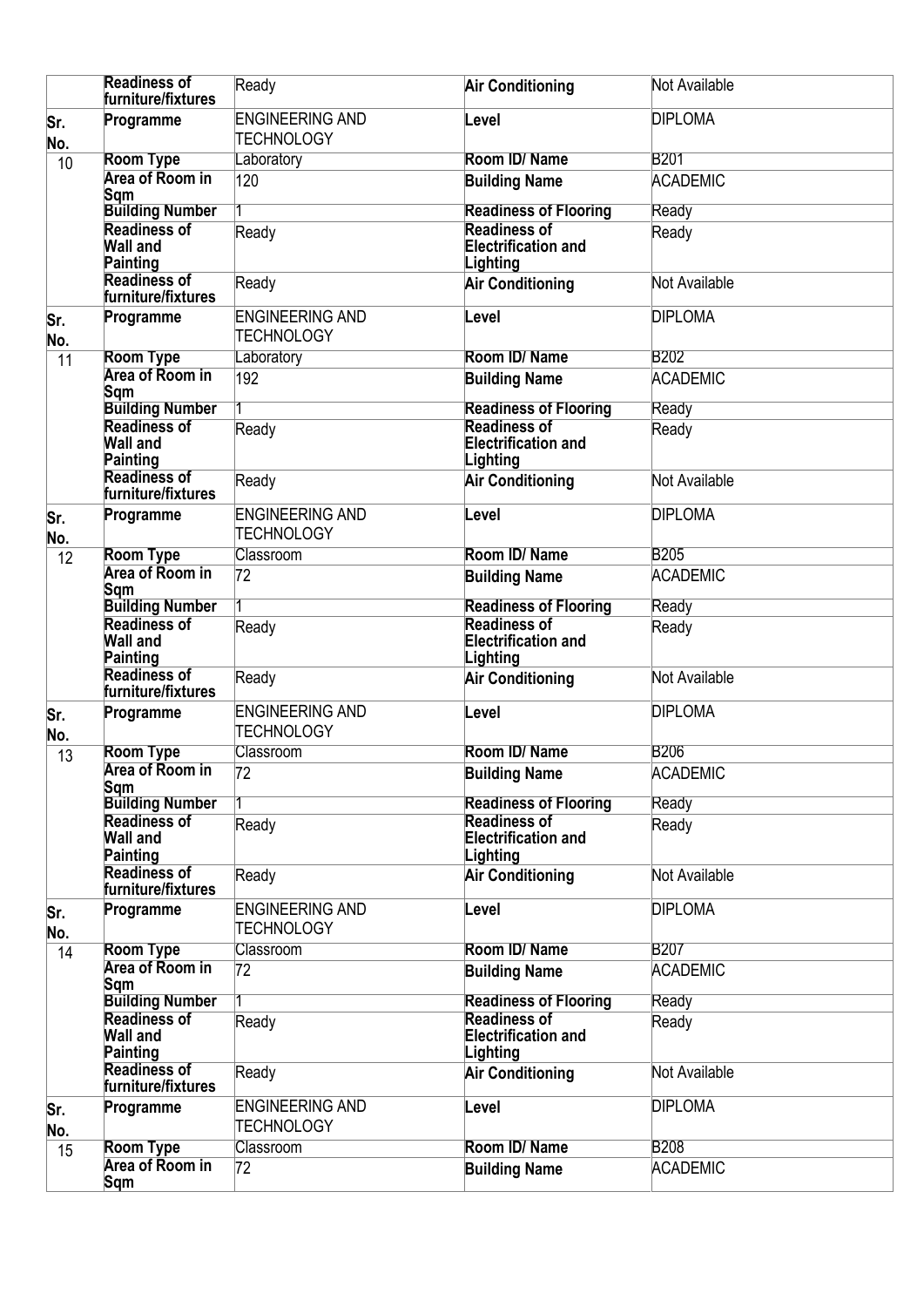|            | <b>Building Number</b>                             | 1                                           | <b>Readiness of Flooring</b>                                  | Ready           |
|------------|----------------------------------------------------|---------------------------------------------|---------------------------------------------------------------|-----------------|
|            | <b>Readiness of</b>                                | Ready                                       | <b>Readiness of</b>                                           | Ready           |
|            | <b>Wall and</b>                                    |                                             | <b>Electrification and</b>                                    |                 |
|            | Painting<br><b>Readiness of</b>                    |                                             | Lighting                                                      |                 |
|            | furniture/fixtures                                 | Ready                                       | <b>Air Conditioning</b>                                       | Not Available   |
| lSr.       | Programme                                          | <b>ENGINEERING AND</b>                      | Level                                                         | <b>DIPLOMA</b>  |
| No.        |                                                    | <b>TECHNOLOGY</b>                           |                                                               |                 |
| 16         | <b>Room Type</b>                                   | Classroom                                   | Room ID/Name                                                  | <b>B209</b>     |
|            | <b>Area of Room in</b>                             | 72                                          | <b>Building Name</b>                                          | <b>ACADEMIC</b> |
|            | Sqm                                                |                                             |                                                               |                 |
|            | <b>Building Number</b>                             |                                             | <b>Readiness of Flooring</b>                                  | Ready           |
|            | <b>Readiness of</b><br><b>Wall and</b><br>Painting | Ready                                       | <b>Readiness of</b><br><b>Electrification and</b><br>Lighting | Ready           |
|            | <b>Readiness of</b><br>furniture/fixtures          | Ready                                       | <b>Air Conditioning</b>                                       | Not Available   |
| Sr.<br>No. | Programme                                          | <b>ENGINEERING AND</b><br><b>TECHNOLOGY</b> | Level                                                         | <b>DIPLOMA</b>  |
| 17         | <b>Room Type</b>                                   | <b>Classroom</b>                            | Room ID/Name                                                  | <b>B210</b>     |
|            | Area of Room in<br>Sqm                             | 72                                          | <b>Building Name</b>                                          | <b>ACADEMIC</b> |
|            | <b>Building Number</b>                             |                                             | <b>Readiness of Flooring</b>                                  | Ready           |
|            | <b>Readiness of</b><br><b>Wall and</b><br>Painting | Ready                                       | <b>Readiness of</b><br><b>Electrification and</b><br>Lighting | Ready           |
|            | <b>Readiness of</b><br>furniture/fixtures          | Ready                                       | <b>Air Conditioning</b>                                       | Not Available   |
| Sr.<br>No. | Programme                                          | <b>ENGINEERING AND</b><br><b>TECHNOLOGY</b> | Level                                                         | <b>DIPLOMA</b>  |
| 18         | <b>Room Type</b>                                   | <b>Tutorial Room</b>                        | Room ID/Name                                                  | <b>B212</b>     |
|            | <b>Area of Room in</b><br>Sqm                      | 80                                          | <b>Building Name</b>                                          | <b>ACADEMIC</b> |
|            | <b>Building Number</b>                             |                                             | <b>Readiness of Flooring</b>                                  | Ready           |
|            | <b>Readiness of</b><br><b>Wall and</b><br>Painting | Ready                                       | <b>Readiness of</b><br><b>Electrification and</b><br>Lighting | Ready           |
|            | <b>Readiness of</b><br>furniture/fixtures          | Ready                                       | <b>Air Conditioning</b>                                       | Not Available   |
| Sr.<br>No. | Programme                                          | <b>ENGINEERING AND</b><br><b>TECHNOLOGY</b> | Level                                                         | <b>DIPLOMA</b>  |
| 19         | <b>Room Type</b>                                   | <b>Drawing Hall</b>                         | Room ID/Name                                                  | <b>B215</b>     |
|            | <b>Area of Room in</b><br>Sqm                      | 168                                         | <b>Building Name</b>                                          | <b>ACADEMIC</b> |
|            | <b>Building Number</b><br><b>Readiness of</b>      |                                             | <b>Readiness of Flooring</b><br><b>Readiness of</b>           | Ready           |
|            | <b>Wall and</b><br>Painting                        | Ready                                       | <b>Electrification and</b><br>Lighting                        | Ready           |
|            | <b>Readiness of</b><br>furniture/fixtures          | Ready                                       | <b>Air Conditioning</b>                                       | Not Available   |
| Sr.<br>No. | Programme                                          | <b>ENGINEERING AND</b><br>TECHNOLOGY        | Level                                                         | <b>DIPLOMA</b>  |
| 20         | <b>Room Type</b>                                   | Laboratory                                  | Room ID/Name                                                  | <b>B219</b>     |
|            | <b>Area of Room in</b><br>Sqm                      | 80                                          | <b>Building Name</b>                                          | <b>ACADEMIC</b> |
|            | <b>Building Number</b>                             |                                             | <b>Readiness of Flooring</b>                                  | Ready           |
|            | <b>Readiness of</b><br><b>Wall and</b><br>Painting | Ready                                       | <b>Readiness of</b><br><b>Electrification and</b><br>Lighting | Ready           |
|            | <b>Readiness of</b><br>furniture/fixtures          | Ready                                       | <b>Air Conditioning</b>                                       | Not Available   |
| lSr.       | Programme                                          | <b>ENGINEERING AND</b><br>TECHNOLOGY        | Level                                                         | <b>DIPLOMA</b>  |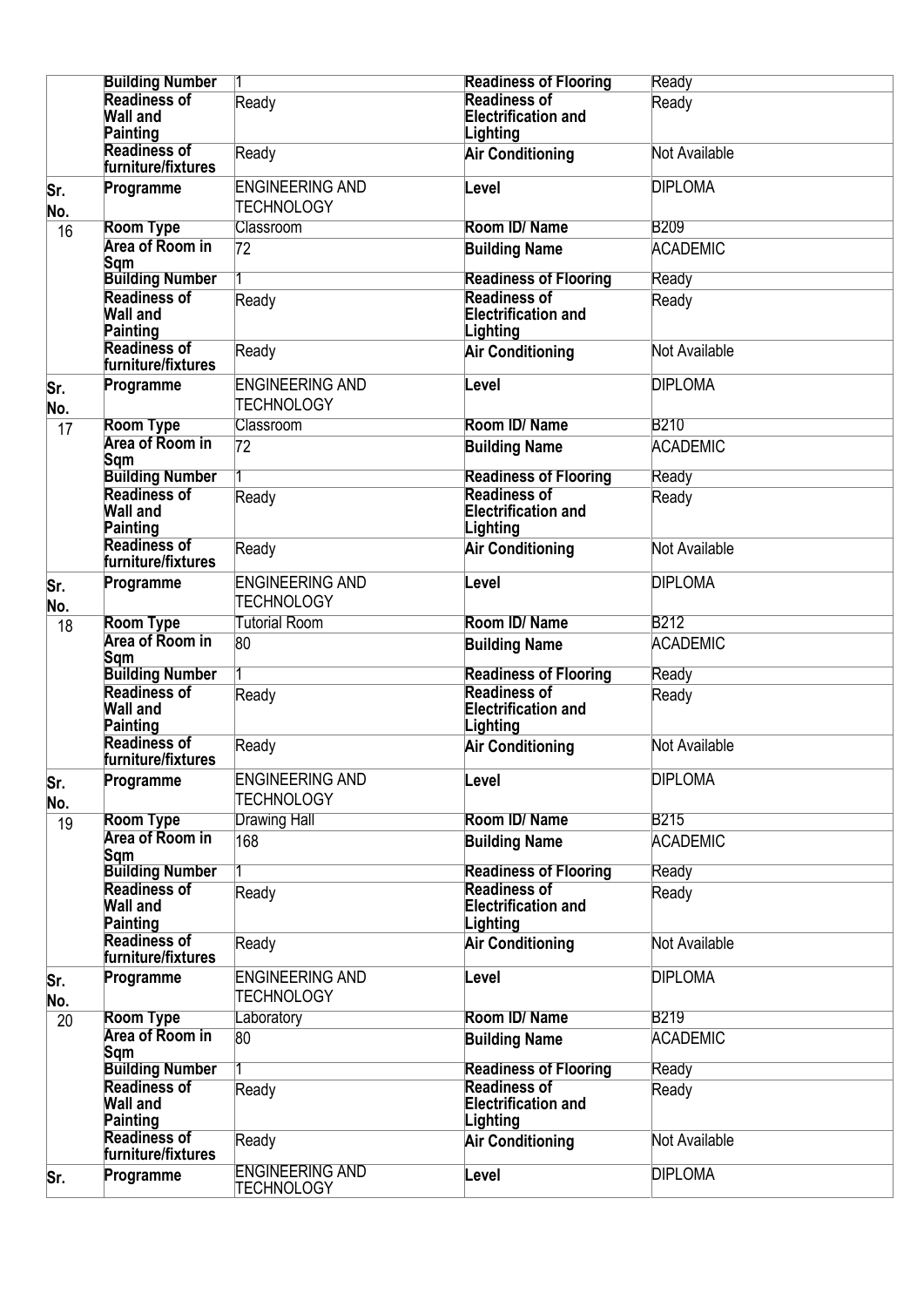| No.        |                                                    |                                             |                                                               |                 |
|------------|----------------------------------------------------|---------------------------------------------|---------------------------------------------------------------|-----------------|
| 21         | <b>Room Type</b>                                   | Laboratory                                  | Room ID/Name                                                  | <b>B301</b>     |
|            | <b>Area of Room in</b><br>Sqm                      | 120                                         | <b>Building Name</b>                                          | <b>ACADEMIC</b> |
|            | <b>Building Number</b>                             |                                             | <b>Readiness of Flooring</b>                                  | Ready           |
|            | <b>Readiness of</b><br><b>Wall and</b><br>Painting | Ready                                       | <b>Readiness of</b><br><b>Electrification and</b><br>Lighting | Ready           |
|            | <b>Readiness of</b><br>furniture/fixtures          | Not Ready                                   | <b>Air Conditioning</b>                                       | Not Available   |
| Sr.<br>No. | Programme                                          | <b>ENGINEERING AND</b><br>TECHNOLOGY        | Level                                                         | <b>DIPLOMA</b>  |
| 22         | <b>Room Type</b>                                   | Laboratory                                  | Room ID/Name                                                  | <b>B303</b>     |
|            | <b>Area of Room in</b><br>Sqm                      | 152                                         | <b>Building Name</b>                                          | <b>ACADEMIC</b> |
|            | <b>Building Number</b><br><b>Readiness of</b>      |                                             | <b>Readiness of Flooring</b><br><b>Readiness of</b>           | Ready           |
|            | <b>Wall and</b><br>Painting                        | Ready                                       | <b>Electrification and</b><br>Lighting                        | Ready           |
|            | Readiness of<br>furniture/fixtures                 | Not Ready                                   | <b>Air Conditioning</b>                                       | Not Available   |
| Sr.<br>No. | Programme                                          | <b>ENGINEERING AND</b><br><b>TECHNOLOGY</b> | Level                                                         | <b>DIPLOMA</b>  |
| 23         | <b>Room Type</b>                                   | <b>Classroom</b>                            | Room ID/Name                                                  | <b>B305</b>     |
|            | Area of Room in<br>Sqm                             | 72                                          | <b>Building Name</b>                                          | <b>ACADEMIC</b> |
|            | <b>Building Number</b>                             |                                             | <b>Readiness of Flooring</b>                                  | Ready           |
|            | <b>Readiness of</b><br><b>Wall and</b><br>Painting | Ready                                       | <b>Readiness of</b><br><b>Electrification and</b><br>Lighting | Ready           |
|            | <b>Readiness of</b><br>furniture/fixtures          | Not Ready                                   | <b>Air Conditioning</b>                                       | Not Available   |
| Sr.<br>No. | Programme                                          | <b>ENGINEERING AND</b><br><b>TECHNOLOGY</b> | Level                                                         | <b>DIPLOMA</b>  |
| 24         | <b>Room Type</b>                                   | <b>Tutorial Room</b>                        | Room ID/Name                                                  | <b>B306</b>     |
|            | <b>Area of Room in</b><br>Sam                      | 72                                          | <b>Building Name</b>                                          | <b>ACADEMIC</b> |
|            | <b>Building Number</b><br><b>Readiness of</b>      |                                             | <b>Readiness of Flooring</b><br><b>Readiness of</b>           | Ready           |
|            | <b>Wall and</b><br>Painting                        | Ready                                       | Electrification and<br>Lighting                               | Ready           |
|            | <b>Readiness of</b><br>furniture/fixtures          | Not Ready                                   | <b>Air Conditioning</b>                                       | Not Available   |
| Sr.<br>No. | Programme                                          | <b>ENGINEERING AND</b><br><b>TECHNOLOGY</b> | Level                                                         | <b>DIPLOMA</b>  |
| 25         | <b>Room Type</b>                                   | <b>Classroom</b>                            | Room ID/Name                                                  | <b>B307</b>     |
|            | <b>Area of Room in</b><br>Sqm                      | 96                                          | <b>Building Name</b>                                          | <b>ACADEMIC</b> |
|            | <b>Building Number</b><br><b>Readiness of</b>      |                                             | <b>Readiness of Flooring</b><br><b>Readiness of</b>           | Ready           |
|            | <b>Wall and</b><br>Painting                        | Ready                                       | <b>Electrification and</b><br>Lighting                        | Ready           |
|            | <b>Readiness of</b><br>furniture/fixtures          | Not Ready                                   | <b>Air Conditioning</b>                                       | Not Available   |
| Sr.<br>No. | Programme                                          | <b>ENGINEERING AND</b><br>TECHNOLOGY        | Level                                                         | <b>DIPLOMA</b>  |
| 26         | <b>Room Type</b>                                   | Classroom                                   | Room ID/Name                                                  | <b>B308</b>     |
|            | <b>Area of Room in</b><br>Sqm                      | 96                                          | <b>Building Name</b>                                          | <b>ACADEMIC</b> |
|            | <b>Building Number</b>                             |                                             | <b>Readiness of Flooring</b>                                  | Ready           |
|            | <b>Readiness of</b><br><b>Wall and</b>             | Ready                                       | <b>Readiness of</b><br><b>Electrification and</b>             | Ready           |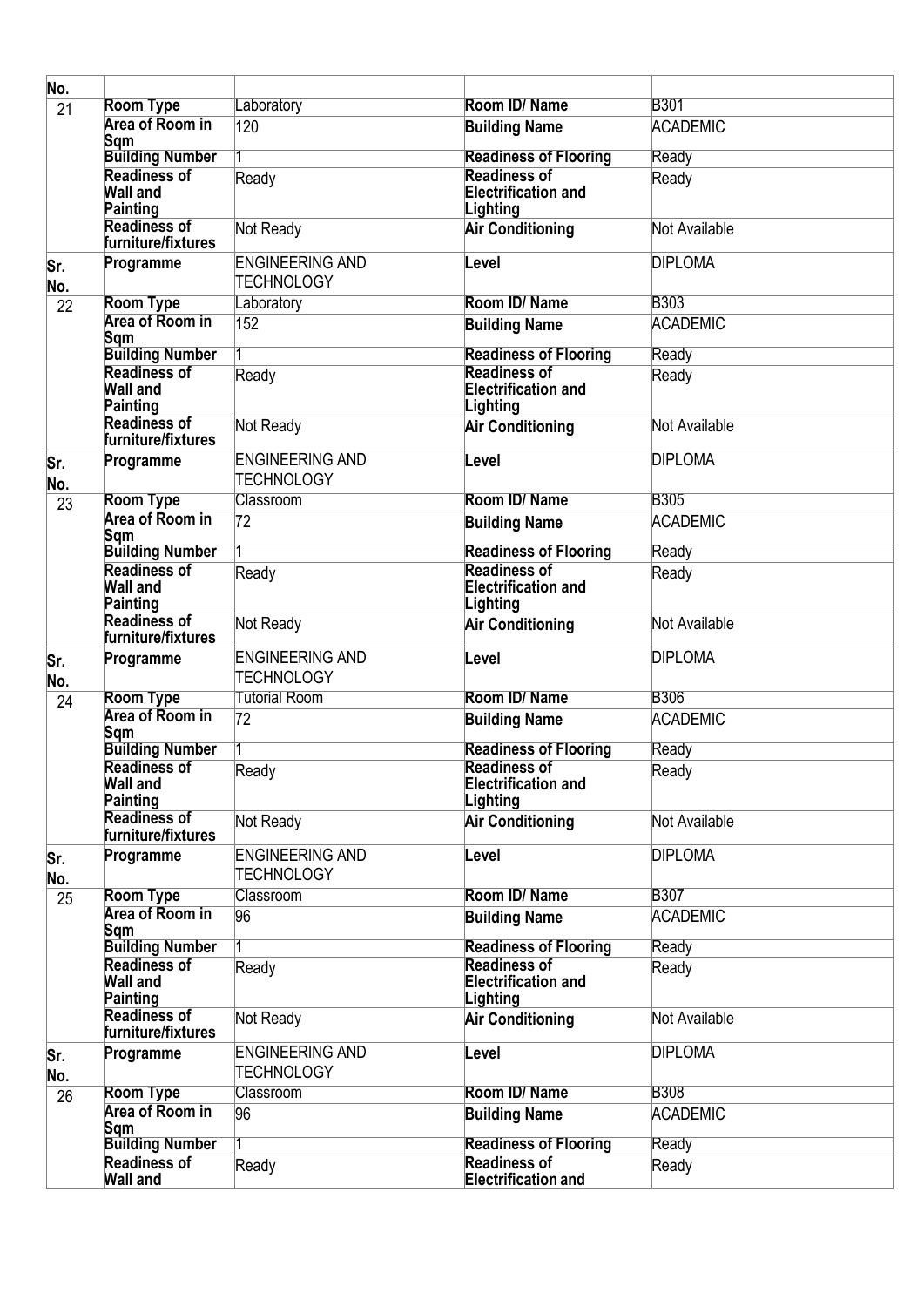|             | <b>Painting</b>                                    |                                             | <b>Lighting</b>                                               |                 |
|-------------|----------------------------------------------------|---------------------------------------------|---------------------------------------------------------------|-----------------|
|             | <b>Readiness of</b>                                | Not Ready                                   | <b>Air Conditioning</b>                                       | Not Available   |
|             | furniture/fixtures                                 |                                             |                                                               |                 |
| lSr.<br>No. | Programme                                          | <b>ENGINEERING AND</b><br><b>TECHNOLOGY</b> | Level                                                         | <b>DIPLOMA</b>  |
| 27          | <b>Room Type</b>                                   | <b>Classroom</b>                            | Room ID/Name                                                  | <b>B309</b>     |
|             | <b>Area of Room in</b><br>Sam                      | 96                                          | <b>Building Name</b>                                          | <b>ACADEMIC</b> |
|             | <b>Building Number</b>                             |                                             | <b>Readiness of Flooring</b>                                  | Ready           |
|             | <b>Readiness of</b><br><b>Wall and</b><br>Painting | Ready                                       | <b>Readiness of</b><br><b>Electrification and</b><br>Lighting | Ready           |
|             | <b>Readiness of</b><br>furniture/fixtures          | Not Ready                                   | <b>Air Conditioning</b>                                       | Not Available   |
| Sr.<br>No.  | Programme                                          | <b>ENGINEERING AND</b><br><b>TECHNOLOGY</b> | Level                                                         | <b>DIPLOMA</b>  |
| 28          | <b>Room Type</b>                                   | Laboratory                                  | Room ID/Name                                                  | <b>B310</b>     |
|             | <b>Area of Room in</b><br>Sqm                      | 120                                         | <b>Building Name</b>                                          | <b>ACADEMIC</b> |
|             | <b>Building Number</b>                             |                                             | <b>Readiness of Flooring</b>                                  | Ready           |
|             | <b>Readiness of</b><br><b>Wall and</b><br>Painting | Ready                                       | <b>Readiness of</b><br><b>Electrification and</b><br>Lighting | Ready           |
|             | <b>Readiness of</b><br>furniture/fixtures          | Not Ready                                   | <b>Air Conditioning</b>                                       | Not Available   |
| Sr.<br>No.  | Programme                                          | <b>ENGINEERING AND</b><br><b>TECHNOLOGY</b> | Level                                                         | <b>DIPLOMA</b>  |
| 29          | <b>Room Type</b>                                   | Laboratory                                  | Room ID/Name                                                  | <b>B311</b>     |
|             | <b>Area of Room in</b><br>Sqm                      | 152                                         | <b>Building Name</b>                                          | <b>ACADEMIC</b> |
|             | <b>Building Number</b>                             |                                             | <b>Readiness of Flooring</b>                                  | Ready           |
|             | <b>Readiness of</b><br>Wall and<br>Painting        | Ready                                       | <b>Readiness of</b><br><b>Electrification and</b><br>Lighting | Ready           |
|             | <b>Readiness of</b><br>furniture/fixtures          | Not Ready                                   | <b>Air Conditioning</b>                                       | Not Available   |
| Sr.<br>No.  | Programme                                          | <b>ENGINEERING AND</b><br><b>TECHNOLOGY</b> | Level                                                         | <b>DIPLOMA</b>  |
| 30          | Room Type                                          | Laboratory                                  | Room ID/Name                                                  | <b>B313</b>     |
|             | <b>Area of Room in</b><br>Sqm                      | 144                                         | <b>Building Name</b>                                          | <b>ACADEMIC</b> |
|             | <b>Building Number</b><br><b>Readiness of</b>      |                                             | <b>Readiness of Flooring</b><br><b>Readiness of</b>           | Ready           |
|             | <b>Wall and</b><br>Painting                        | Ready                                       | <b>Electrification and</b><br>Lighting                        | Ready           |
|             | <b>Readiness of</b><br>furniture/fixtures          | Not Ready                                   | <b>Air Conditioning</b>                                       | Not Available   |
| Sr.<br>No.  | Programme                                          | <b>ENGINEERING AND</b><br>TECHNOLOGY        | Level                                                         | <b>DIPLOMA</b>  |
| 31          | <b>Room Type</b>                                   | Workshop                                    | Room ID/Name                                                  | WS1             |
|             | <b>Area of Room in</b><br>Sqm                      | 210                                         | <b>Building Name</b>                                          | <b>WORKSHOP</b> |
|             | <b>Building Number</b>                             | 2                                           | <b>Readiness of Flooring</b><br><b>Readiness of</b>           | Ready           |
|             | <b>Readiness of</b><br><b>Wall and</b><br>Painting | Ready                                       | <b>Electrification and</b><br>Lighting                        | Ready           |
|             | <b>Readiness of</b><br>furniture/fixtures          | Ready                                       | <b>Air Conditioning</b>                                       | Not Available   |
| Sr.<br>No.  | Programme                                          | <b>ENGINEERING AND</b><br><b>TECHNOLOGY</b> | Level                                                         | <b>DIPLOMA</b>  |
| 32          | <b>Room Type</b>                                   | <b>Additional Workshop</b>                  | Room ID/Name                                                  | WS2             |
|             | <b>Area of Room in</b>                             | 210                                         | <b>Building Name</b>                                          | <b>WORKSHOP</b> |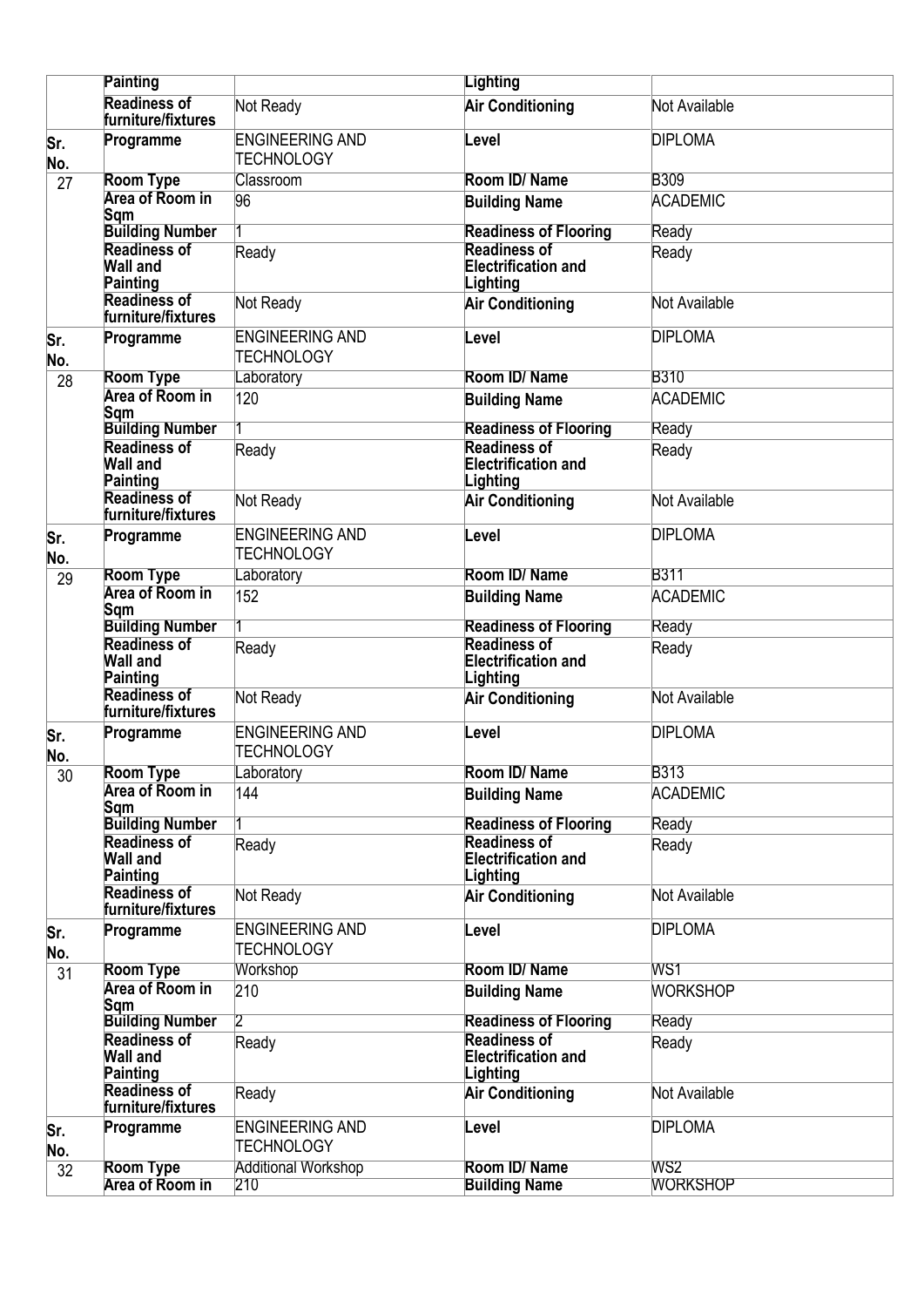|                 | <b>Sqm</b>                                         |                                             |                                                               |                 |
|-----------------|----------------------------------------------------|---------------------------------------------|---------------------------------------------------------------|-----------------|
|                 | <b>Building Number</b>                             |                                             | <b>Readiness of Flooring</b>                                  | Ready           |
|                 | <b>Readiness of</b><br><b>Wall and</b><br>Painting | Ready                                       | <b>Readiness of</b><br><b>Electrification and</b><br>Lighting | Ready           |
|                 | Readiness of<br>furniture/fixtures                 | Ready                                       | <b>Air Conditioning</b>                                       | Not Available   |
| Sr.<br>No.      | Programme                                          | <b>ENGINEERING AND</b><br><b>TECHNOLOGY</b> | Level                                                         | <b>DIPLOMA</b>  |
| $\overline{33}$ | <b>Room Type</b>                                   | <b>Additional Workshop</b>                  | Room ID/Name                                                  | WS3             |
|                 | Area of Room in<br>Sqm                             | 210                                         | <b>Building Name</b>                                          | <b>WORKSHOP</b> |
|                 | <b>Building Number</b>                             | $\overline{2}$                              | <b>Readiness of Flooring</b>                                  | Ready           |
|                 | <b>Readiness of</b><br><b>Wall and</b><br>Painting | Ready                                       | <b>Readiness of</b><br><b>Electrification and</b><br>Lighting | Ready           |
|                 | <b>Readiness of</b><br>furniture/fixtures          | Ready                                       | <b>Air Conditioning</b>                                       | Not Available   |
| Sr.<br>No.      | Programme                                          | <b>ENGINEERING AND</b><br><b>TECHNOLOGY</b> | Level                                                         | <b>DIPLOMA</b>  |
| $\overline{34}$ | <b>Room Type</b>                                   | <b>Additional Workshop</b>                  | Room ID/Name                                                  | WS4             |
|                 | <b>Area of Room in</b><br>Sqm                      | 210                                         | <b>Building Name</b>                                          | WORKSHOP        |
|                 | <b>Building Number</b>                             | $\overline{2}$                              | <b>Readiness of Flooring</b>                                  | Ready           |
|                 | Readiness of<br><b>Wall and</b><br>Painting        | Ready                                       | <b>Readiness of</b><br><b>Electrification and</b><br>Lighting | Ready           |
|                 | <b>Readiness of</b><br>furniture/fixtures          | Ready                                       | <b>Air Conditioning</b>                                       | Not Available   |
| Sr.<br>No.      | Programme                                          | <b>ENGINEERING AND</b><br><b>TECHNOLOGY</b> | Level                                                         | <b>DIPLOMA</b>  |
| 35              | <b>Room Type</b>                                   | <b>Additional Workshop</b>                  | Room ID/Name                                                  | WS5             |
|                 | Area of Room in<br>Sqm                             | 210                                         | <b>Building Name</b>                                          | <b>WORKSHOP</b> |
|                 | <b>Building Number</b>                             | $\overline{2}$                              | <b>Readiness of Flooring</b>                                  | Ready           |
|                 | <b>Readiness of</b><br><b>Wall and</b><br>Painting | Ready                                       | <b>Readiness of</b><br><b>Electrification and</b><br>Lighting | Ready           |
|                 | Readiness of<br>furniture/fixtures                 | Not Ready                                   | <b>Air Conditioning</b>                                       | Not Available   |

#### **INSTRUCTIONAL AREA** – **COMMON FACILITIES**

| Sr.<br>No.     | Room Type:                                         | Language Laboratory  | Room ID/ Name:                                                | A301             |
|----------------|----------------------------------------------------|----------------------|---------------------------------------------------------------|------------------|
| 1              | <b>Area of Room in</b><br>Sqm:                     | 126                  | <b>Readiness of Flooring:</b>                                 | Ready            |
|                | <b>Readiness of</b><br>Wall and<br>Painting        | Ready                | <b>Readiness of</b><br><b>Electrification and</b><br>Lighting | Ready            |
|                | <b>Readiness of</b><br>furniture/fixtures          | Ready                | <b>Air Conditioning</b>                                       | Not Available    |
|                | <b>Building Name</b>                               | Academic             | <b>Building Number:</b>                                       |                  |
| Sr.<br>No.     | Room Type:                                         | Library&Reading Room | Room ID/ Name:                                                | B <sub>102</sub> |
| $\overline{2}$ | Area of Room in<br>Sqm:                            | 312                  | <b>Readiness of Flooring:</b>                                 | Ready            |
|                | <b>Readiness of</b><br><b>Wall and</b><br>Painting | Ready                | <b>Readiness of</b><br><b>Electrification and</b><br>Lighting | Ready            |
|                | <b>Readiness of</b><br>furniture/fixtures          | Ready                | <b>Air Conditioning</b>                                       | Not Available    |
|                | <b>Building Name</b>                               | <b>Academic</b>      | <b>Building Number:</b>                                       |                  |